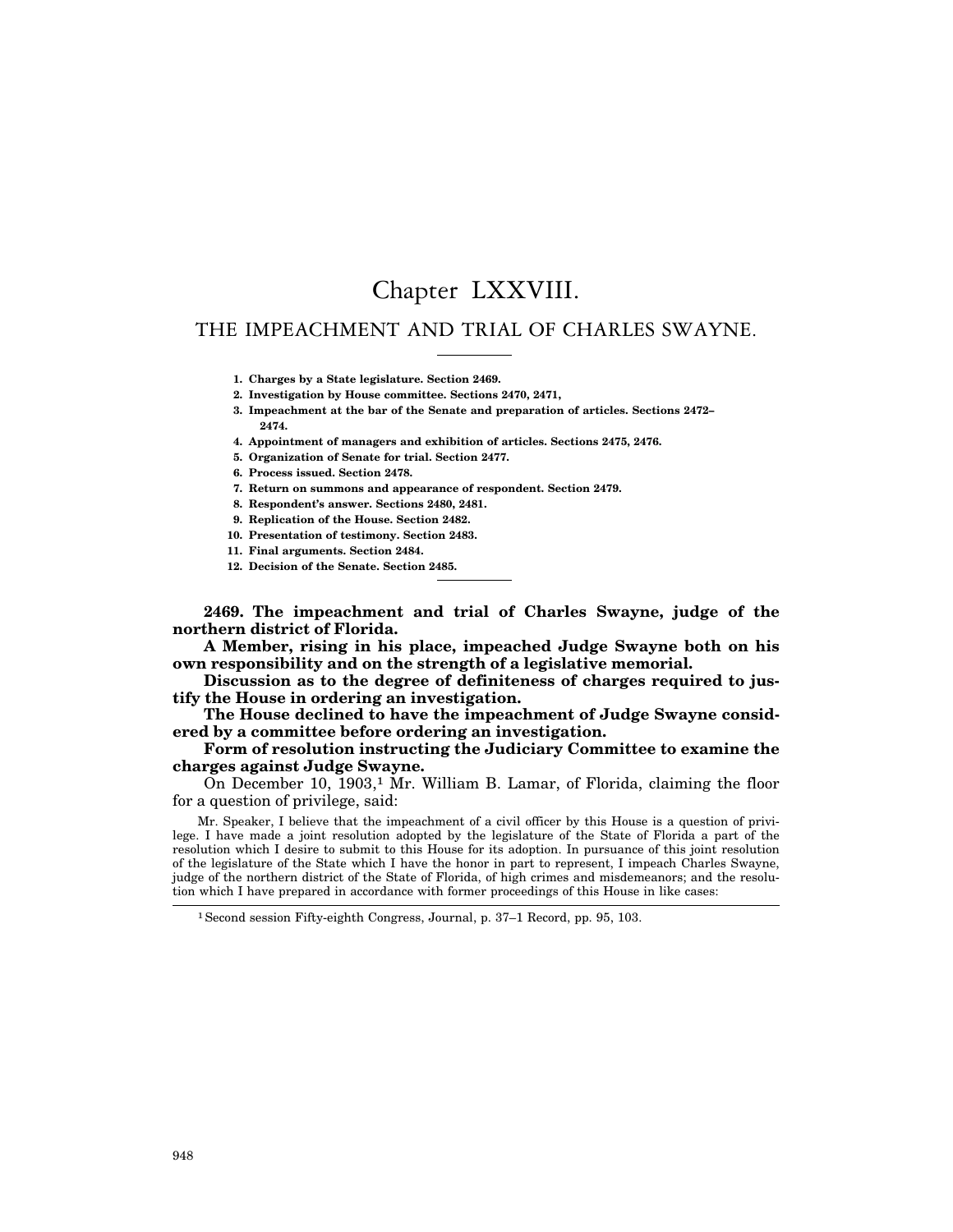''Whereas the following joint resolution was adopted by the legislature of the State of Florida:

## ''Senate joint resolution in reference to Charles Swayne, judge of the United States court for the northern district of Florida.

*''Be it resolved by the legislature of the State of Florida:*

''Whereas Charles Swayne, United States district judge of the northern district of Florida, has so conducted himself and his court as to cause the people of the State to doubt his integrity and to believe that his official actions as judge are susceptible to corrupt influences and have been so corruptly influenced;

''Whereas it also appears that the said Charles Swayne is guilty of a violation of section 551 of the Revised Statutes of the United States in that he does not reside in the district for which he was appointed and of which he is judge, but resides out of the State of Florida and in the State of Delaware or State of Pennsylvania, in open and defiant violation of said statute, and has not resided in the northern district of Florida, for which he was appointed, in ten years, and is constantly absent from said district, only making temporary visits for a pretense of discharging his official duties;

''Whereas the reputation of Charles Swayne as a corrupt judge is very injurious to the interests of the entire State of Florida, and his constant absence from his supposed district causes great sacrifice of their rights and annoyance and expense to litigants in his court;

''Whereas it also appears that the said Charles Swayne is not only a corrupt judge, but that he is ignorant and incompetent, and that his judicial opinions do not command the respect or confidence of the people;

''Whereas the administration of the United States bankruptcy act in the court of said Charles Swayne and by his appointed referee has resulted in every instance in the waste of the assets of the alleged bankrupt by being absorbed in unnecessary costs, expenses, and allowances, to the great wrong and injury of creditors and others, until such administration is, in effect, legalized robbery and a stench in the nostrils of all good people:

*''Be it resolved by the house of representatives of the State of Florida (the senate concurring)*, That our Senators and Representatives in the United States Congress be, and they are hereby, requested to cause to be instituted in the Congress of the United States proper proceedings for the investigation of the proceedings of the United States circuit and districts court for the northern district of Florida by Charles Swayne as United States judge for the northern district of Florida, and of his acts and doings as such judge, to the end that he may be impeached and removed from such office.

*''Be it resolved further*, That the secretary of state of the State of Florida be, and is hereby, instructed to certify to each Senator and Representative in the Congress of the United States, under the great seal of the State of Florida, a copy of this resolution and its unanimous adoption by the legislature of the State of Florida.

#### ''STATE OF FLORIDA, OFFICE OF THE SECRETARY OF STATE.

''UNITED STATES OF AMERICA, *State of Florida, ss:*

''I, H. Clay Crawford, secretary of state of the State of Florida, hereby certify that the foregoing is a true and exact copy of senate joint resolution in reference to Charles Swayne, judge of the United States court for the northern district of Florida, passed by the legislature of Florida, session of 1903, and on file in this office.

Given under my hand and the great seal of the State of Florida at Tallahassee, the capital, this the 7th day of September, A. D. 1903.

[L. S.]

## '' 'H. CLAY CRAWFORD, *Secretary of State.*

*''Resolved,* That the Committee on the Judiciary be directed to inquire and report whether the action of this House is requisite concerning the official misconduct of Charles Swayne, judge of the United States district court for the northern district of Florida, and say whether said judge has held terms of his court as required by law; whether he has continuously and persistently absented himself from the said State, and whether his acts and omissions in his office of judge have been such as in any degree to deprive the people of that district of the benefits of the court therein to amount to a denial of justice; whether the said judge has been guilty of corrupt conduct in office, and whether his administration of his office has resulted in injury and wrong to litigants of his court.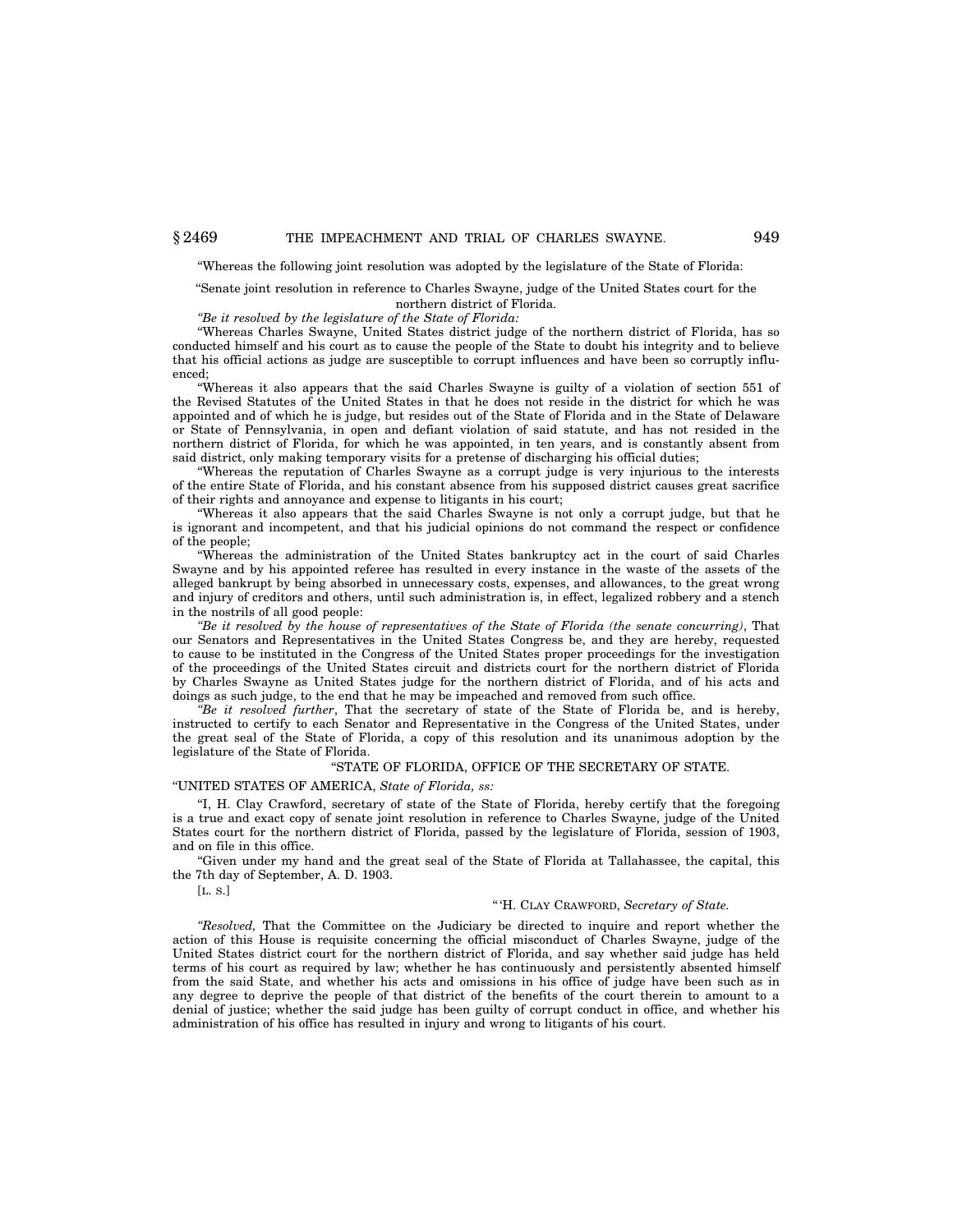## 950 **PRECEDENTS OF THE HOUSE OF REPRESENTATIVES.**  $§ 2470$

''And in reference to this investigation the said committee is hereby authorized and empowered to send for persons and papers, administer oaths, take testimony, and to employ a clerk and stenographer, if necessary, to send a subcommittee whenever and wherever it may be necessary to take testimony for the use of said committee. And the said subcommittee while so employed shall have the same powers in respect to obtaining testimony as are herein given to said Committee on the Judiciary, with a sergeant-at-arms, by himself or deputy, who shall serve the processes of said committee and subcommittee and execute its orders, and shall attend the sittings of the same as ordered and directed thereby. And that the expense of such investigation shall be paid out of the contingent fund of the House.''

Mr. Charles H. Grosvenor, of Ohio, raised the question that the specifications made by the Member from Florida were not sufficiently specific; and after debate Mr. Lamar said:

I charge this judge, first, with continued, persistent, and, if you please, pernicious absenteeism from his district; second, with corrupt official conduct, based upon several matters. \* \* \* Third, I charge Judge Swayne with maladministration of judicial matters in his court, so much so as to embarrass bankrupts and annihilate the assets of litigants and others appearing within his jurisdiction

Renewed objection being made that charges should be more definite and better substantiated in order to initiate proceedings so important, Mr. John F. Lacey, of Iowa, moved that the resolution be referred to the Committee on the Judiciary.

After debate the motion of Mr. Lacey was disagreed to, ayes 53, noes 129.

The resolution was then agreed to without division.

**2470. The Swayne impeachment continued.**

**The resolution impeaching Judge Swayne was reported from a divided committee.**

**The committee investigating Judge Swayne took testimony in the Judge's district as well as in Washington.**

**In the investigation of the conduct of Judge Swayne the accused was present in person with counsel and argued his own case.**

## **In investigating the conduct of Judge Swayne both complainants and accused were permitted to introduce sworn testimony.**

On March 25, 1904, Mr. Henry W. Palmer, of Pennsylvania, from the Committee on the Judiciary, presented the report  $1$  of that committee. The report says:

Testimony was taken in Pensacola, Tallahassee, and Jacksonville, Fla., and in the city of Washington upon several days. At all the hearings the Hon. Charles Swayne was present himself and by counsel, except at the last hearings in Washington, when he appeared in propria persona and argued his case before the subcommittee. All the witnesses asked for by the complainants and the respondent were sworn. Their evidence was reduced to writing and is presented with this report.

Specifications of the particular matters covered by the general charges were furnished the committee by the complainants. They were as follows:

Specification 1.—That the said Charles Swayne, judge of the United States court in and for the northern district of Florida, for ten years, while he has been such judge, was a nonresident of the State of Florida, and resided in the State of Delaware. That he never pretended to reside in Florida until May, 1903. That during said time of his nonresidence, by such nonresidence, he has caused great inconvenience, annoyance, injury, and expense to litigants in his court, not so much by failure to hold terms of court as by failing to be in reach for the disposition of admiralty and chancery matters and other matters arising between terms of court needing disposition.

Specification 2.—That said Charles Swayne, as such judge, appointed one B. C. Tunison as United States commissioner; that it was charged that it was an improper appointment, and that testimony was offered to such effect before said appointment.

<sup>1</sup> House Report No. 1905.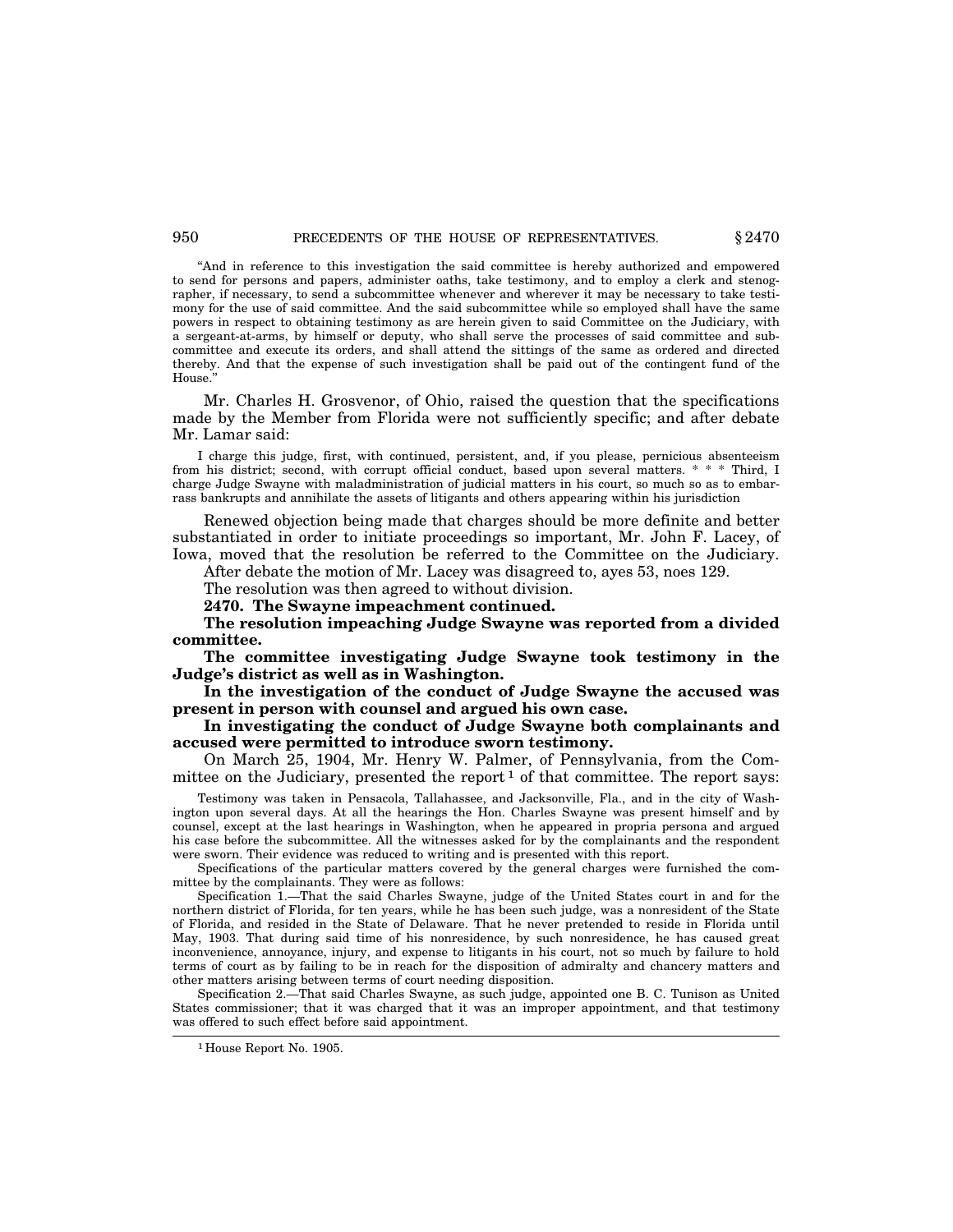Specification 3.—That the said Charles Swayne, as such judge, appointed and maintains one John Thomas Porter as United States commissioner at Marianna, but that said Porter does not reside at Marianna, but at Grand Ridge, 16 miles away, and is never at Marianna or at his office except when notified of an arrest, necessitating people having business with the United States commissioner, often at expense and inconvenience, to go to Grand Ridge, and necessitating the holding of prisoners often for a day or two, at their inconvenience, and in imprisonment at the expense of the Government, until said Porter sees fit to come to Marianna.

The said Swayne, although there is great necessity for a commissioner at Marianna, has refused to appoint such.

Specification 4.—That said Swayne, in the administration of his court, has been guilty of great partiality and favoritism to one B. C. Tunison, mentioned in specification No. 2, and a practicing attorney in said court. That so great and well known has this partiality and favoritism become that it has created the general impression that to succeed in that court before the said Swayne it is necessary to retain the said Tunison.

Specification 5.—That said Swayne has been guilty of oppression and tyranny in his office, incorrectly and oppressively and without just cause imprisoning one W. C. O'Neal, one E. T. Davis, and one Simeon Belding upon feigned, fictitious, and false charges of contempt of his said court.

Specification 6.—That said Charles Swayne has willfully, negligently, and corruptly maladministered bankruptcy cases in his court, to the extent that the assets of bankrupts have, in all or nearly all cases, been squandered and dissipated in paying extraordinary fees and expenses, and never paying any dividends to creditors.

Specification 7.—That said Charles Swayne was guilty of oppression and tyranny in his office to one Charles Hoskins, upon an alleged contempt resulting in the suicide of the said Hoskins, and said alleged contempt proceedings being brought for the purpose of breaking down and injuring one W. R. Hoskins, who was charged in said court with involuntary bankruptcy, but who was defending and resisting such charge.

Specification 8.—That said Swayne corruptly purchased a house and lot in the city of Pensacola while the said house and lot was in litigation in his court.

Specification 9.—Ignorance and incompetency to hold said position. Under this specification many illustrations could be given, among them a case in which he took jurisdiction in admiralty in violation of the treaty between the United States and Sweden and Norway; and in one case, that of Sweet *v.* Owl Commercial Company, in which he charged the jury to exactly and diametrically conflicting theories of law.

Specification 11.—That said Swayne, by reason of his absence from the State, failed to hold the term of court which should have been held at Tallahassee in the fall of the year 1902, during the months of November or December.

Specification 12.—That the said Charles Swayne has been guilty of conduct unbecoming an upright judge, in that he has procured as indorsers on his note, for the purpose of borrowing money, attorneys and litigants having cases pending in his court.

Specification 13.—That the said Charles Swayne has been guilty of maladministration in the affairs of the conduct of his office; that he has discharged people convicted of crime in his court. Illustration, case of Alonzo Love, convicted in the year of 1902, of perjury.

The committee found that the evidence sustained the first, fourth, fifth, and seventh specifications, and concluded:

The charges and specifications not covered by the foregoing findings were not proved by sufficient evidence to warrant action upon them.

Upon the whole case it is plain that Judge Swayne has forfeited the respect and confidence of the bar of his court and of the people of his district who do business there. He has so conducted himself as to earn the reputation of being susceptible to the malign influence of a man of notoriously bad character. He has shown himself to be harsh, tyrannical, and oppressive, unmindful of the common rule of a just and upright judge. He has continuously and persistently violated the plain words of a statute of the United States, and subjected himself to punishment for the commission of a high misdemeanor. He has fined and imprisoned members of his bar for a constructive contempt without the authority of law and without a decent show of reason, either through inexcusable ignorance, a malicious intent to injure.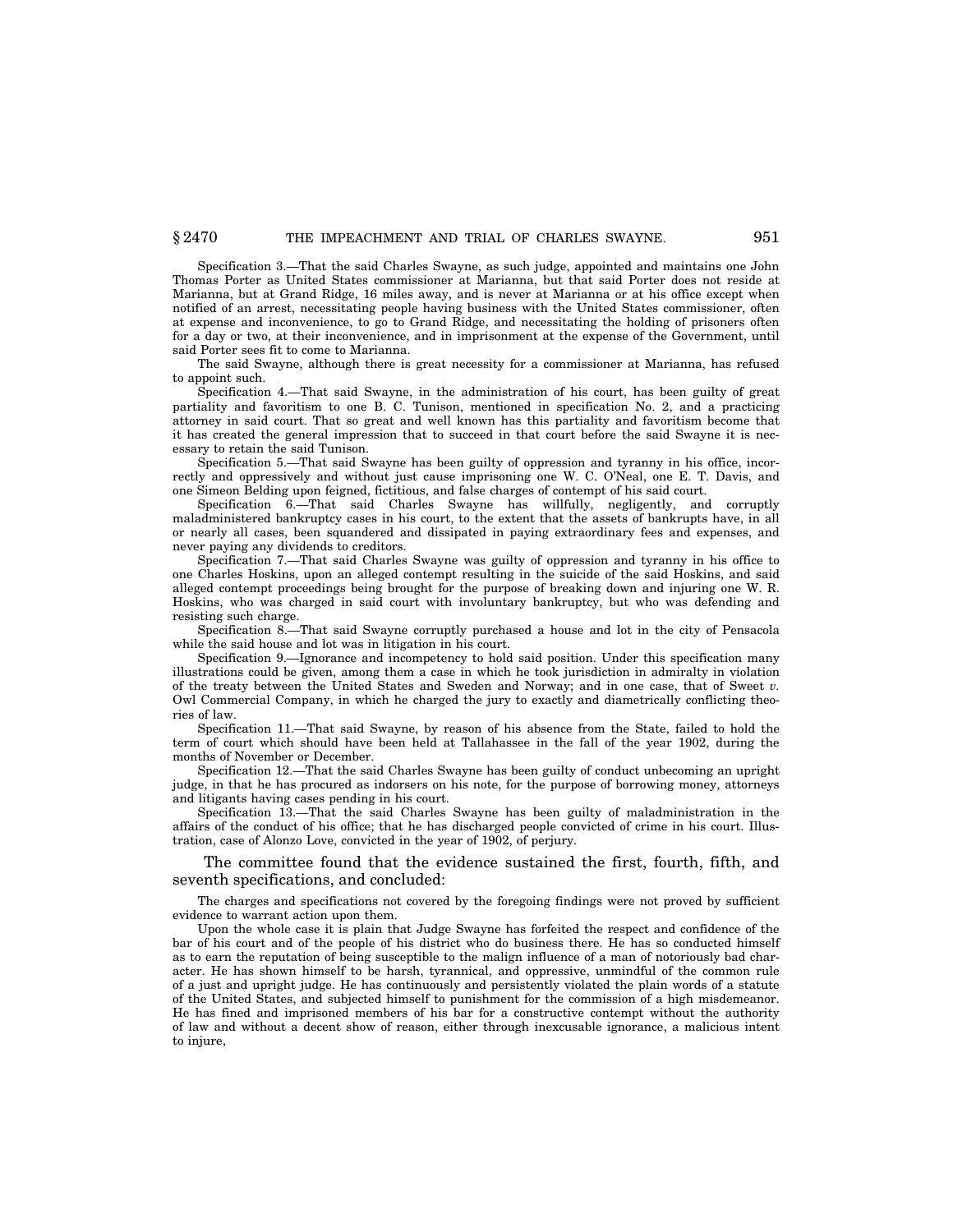or a wanton disposition to exercise arbitrary power. He has condemned to a term of imprisonment in the county jail a reputable citizen of the State of Florida over whom he had no jurisdiction, who was guilty of no thought of a contempt of his court, for no offense against him or in the presence of the court, or ''in obstruction of any order, rule, command, or decree,'' and after the accused had purged himself on oath.

For all those reasons Charles Swayne has been guilty of misbehavior in his office of judge and grossly violated the condition upon which he holds this honorable appointment. The honor of the judiciary, the orderly and decent administration of public justice, and the welfare of the people of the United States demand his impeachment and removal from the high place which his conduct has degraded.

It is vitally necessary to maintain the confidence of the people in the judiciary. A weak executive or an inefficient or even dishonest legislative branch may exist, for a time at least, without serious injury to the perpetuity of our free institutions, but if the people lose faith in the judicial branch, if they become convinced that justice can not be had at the hands of the judges, the next step will be to take the administration of the law into their own hands and do justice according to the rule of the mob, which is anarchy, with which freedom can not coexist.

The Committee on the Judiciary recommend the adoption of the following resolution:

*''Resolved,* That Charles Swayne, judge of the district court of the United States in and for the northern district of Florida, be impeached of high misdemeanor.''

A minority of the committee composed of Messrs. J. N. Gillett, of California, Robert M. Nevin, of Ohio, D. S. Alexander, of New York, George A. Pearre, of Maryland, Charles E. Littlefield, of Maine, and Richard W. Parker, of New Jersey, joined in minority views dissenting from the conclusions of the committee, and holding that the evidence did not justify impeachment.

**2471. The Swayne impeachment continued.**

**The impeachment of Judge Swayne was postponed to the next session of Congress for further investigation.**

**In the second investigation Judge Swayne testified on his own behalf and was cross-examined.**

**The rule as to the pertinency of evidence to the charges was enforced in the investigation of Judge Swayne's conduct.**

## **The closing arguments in the Swayne investigation were heard before the subcommittee which had taken the evidence.**

On April 7,  $1904<sup>1</sup>$  Mr. Palmer offered as a question of privilege the following, which was agreed to without division:

*Resolved,* That the consideration of the resolution (No. 274) reported by the Committee on the Judiciary in the matter of the impeachment of Charles Swayne, judge of the district court of the United States in the northern district of Florida, be postponed until the 13th day of December, 1904, and that the Committee on the Judiciary be, and it is hereby, authorized to take such further testimony as may be offered by the complainants or the respondent, and report the same to the House, with its conclusions thereon. The said committee and subcommittee shall have all the authority conferred by the original resolution (No. 86), and the further authority to take testimony when Congress is not in session.

In accordance with this resolution a subcommittee composed of Messrs. Palmer, Clayton, and Gillett took testimony at various times from February 13 to November 29, 1904.2 In the course of these proceedings 3 Judge Swayne, besides having

<sup>1</sup> Record, p. 4431.

<sup>2</sup>See published evidence, ''Washington: Government Printing Office, 1904.''

<sup>3</sup>See page 211 of testimony.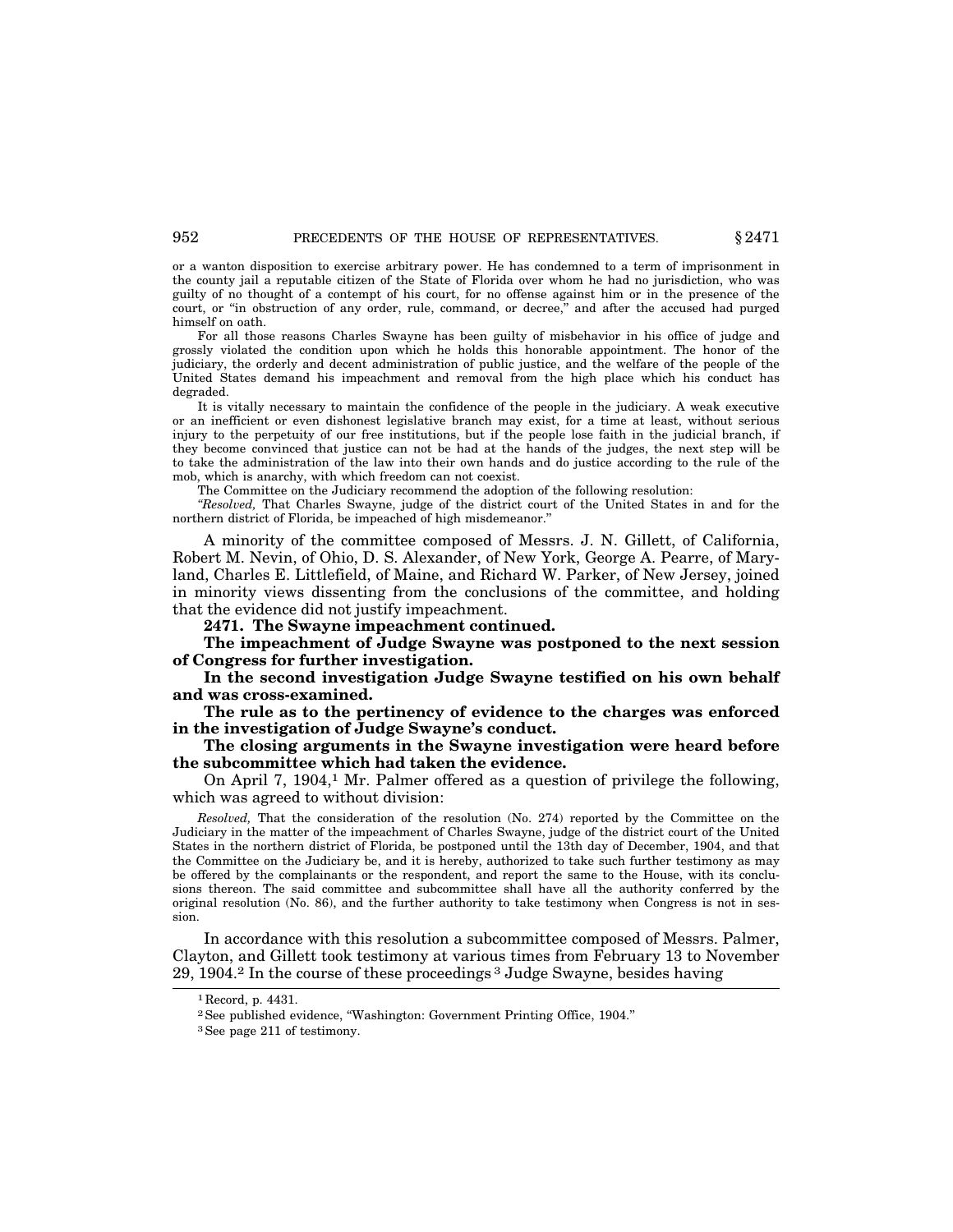counsel, also appeared for himself, offered evidence, and cross-examined witnesses; and Hon. B. S. Liddon appeared for the complainants. In the course of the testimony Judge Swayne made "a statement to the stenographer," which is published with the evidence, and later it appears that ''Charles Swayne, having been recalled, testified as follows.'' 1 After he had concluded his direct statement he was cross-examined by Mr. Liddon at length.2

As to the character of the testimony permitted in the examination before the subcommittee, the chairman, Mr. Palmer, stated  $3$  that no testimony would be received on irrelevant questions or on charges which, if proven, would not be considered grounds of impeachment. Hearsay testimony was, on objection, ruled out.4 On the question of relevancy one notable ruling was made.5 Judge Swayne was charged with having certified as expenses sums greater than he had actually expended. His counsel attempted to introduce documents to show that other Federal judges did likewise. This evidence was excluded by the subcommittee on the ground that it was not relevant to Judge Swayne's case. In the course of the proceedings a question arose as to whether the briefs or arguments should be heard before the subcommittee or before the whole Judiciary Committee.6 In fact, they were heard before the subcommittee.

On December 9, 1904,7 Mr. Palmer reported from the Judiciary Committee the testimony, with the following resolution, adopted by a majority of the committee:

*Resolved,* That the Committee on the Judiciary respectfully report to the House the testimony taken in the case of Charles Swayne since Congress adjourned, with the conclusion that in their opinion said testimony strengthens the case against the said Charles Swayne.

The minority views, submitted by Mr. Richard Wayne Parker, of New Jersey, and concurred in by Messrs. John J. Jenkins, of Wisconsin; D. S. Alexander, of New York; Vespasian Warner, of Illinois; Charles E. Littlefield, of Maine; Lot Thomas, of Iowa; J. N. Gillett, of California, and George A. Pearre, of Maryland, contended that the additional evidence weakened rather than strengthened the case, except as to the charge as to false certificates of expenses of travel. On this point the minority say:

Evidence as to the alleged practice of other judges in this respect was offered and excluded, and we think properly. It would have been competent for him, when a witness in his own behalf, to have stated why he made those certificates. As a witness he answered and explained every other charge. This charge he made no effort as a witness to answer or explain. The inference from the record, on general principles, is that the charge is admitted to be true and that he has no answer or explanation thereto. Whether a satisfactory explanation can be made we do not say. We must take the record as it stands.

Upon this record, unanswered and unexplained, we are of the opinion that in this particular an impeachable offense has been made out.

<sup>1</sup>Pages 240, 578.

<sup>2</sup>Page 591.

<sup>3</sup>Page 7 of testimony; also p. 240.

<sup>4</sup>Pages 8, 46.

<sup>5</sup>Pages 433–435.

<sup>6</sup>Pages 242, 243.

<sup>7</sup> House Report No. 3021, third session Fifty-eighth Congress.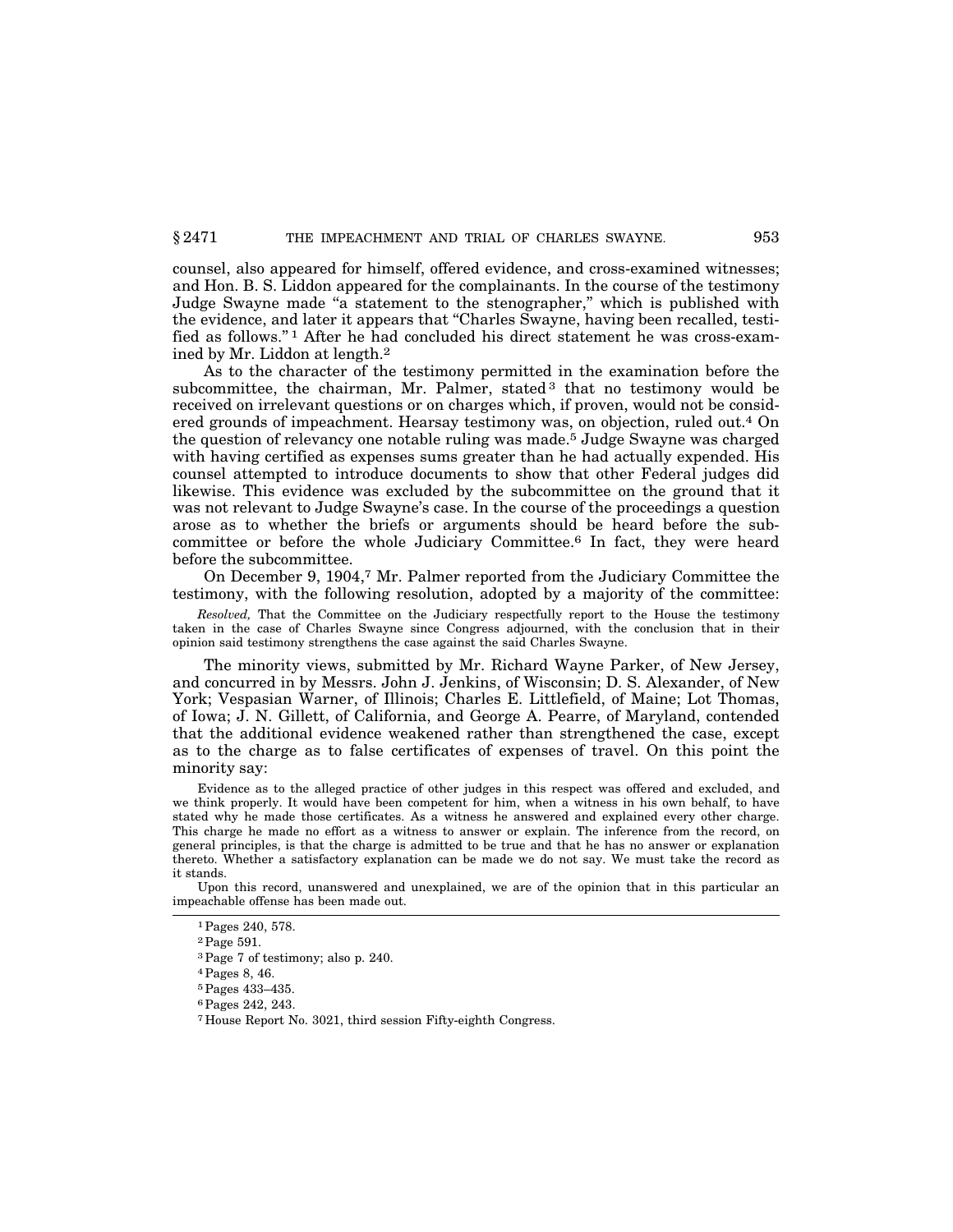**2472. The Swayne impeachment continued.**

**Form of resolutions impeaching Judge Swayne and directing that the impeachment be carried to the bar of the Senate.**

**The House decided that the articles impeaching Judge Swayne should be prepared by a select committee.**

**Constitution of the committee to carry the Swayne impeachment to the Senate.**

**The Speaker, in the committee to draw the articles in the Swayne case, gave minority representation to those opposed generally to the impeachment.**

On December 13,  $1904<sup>1</sup>$ , the reports were considered in the House, the pending resolution being:

*Resolved,* That Charles Swayne, judge of the district court of the United States in and for the northern district of Florida, be impeached of high misdemeanor.

At the conclusion of the debate, on motion of Mr. Palmer, the House agreed to the following amendment:

Amend by striking out all after the word *''Resolved''* and inserting ''That Charles Swayne, judge of the district court of the United States in and for the northern district of Florida, be impeached of high crimes and misdemeanors.''

The previous question was then ordered on the amendment and original resolution by a vote of ayes 198, noes 61. The amendment was then agreed to, and then the resolution as amended was agreed to without division.

Then, on motion of Mr. Palmer, it was-

*Resolved,* That a committee of five be appointed to go to the Senate and at the bar thereof, in the name of the House of Representatives and of all the people of the United States, to impeach Charles Swayne, judge of the district court of the United States for the northern district of Florida, of high crimes and misdemeanors in office, and to acquaint the Senate that the House of Representatives will in due time exhibit particular articles of impeachment against him and make good the same; and that the committee do demand that the Senate take order for the appearance of said Charles Swayne to answer said impeachment.

Mr. Palmer then offered <sup>2</sup> the following:

*Resolved,* That a committee of seven be appointed to prepare and report articles of impeachment against Charles Swayne, judge of the district court of the United States for the northern district of Florida, with power to send for persons, papers, and records.

Mr. Palmer explained that this resolution was in accordance with all the precedents except that of the Belknap case, wherein the Judiciary Committee had framed the articles.

Mr. Charles E. Littlefield, of Maine, proposed this amendment:

Strike out "a committee of seven is appointed" and insert "the Committee on the Judiciary be empowered.''

The question being taken, the amendment was disagreed to, ayes 113, noes 140. Then the original resolution was agreed to without division.

<sup>1</sup>Third session Fifty-eighth Congress; Record, pp. 214–249.

<sup>2</sup> House Journal, p. 51; Record, p. 248.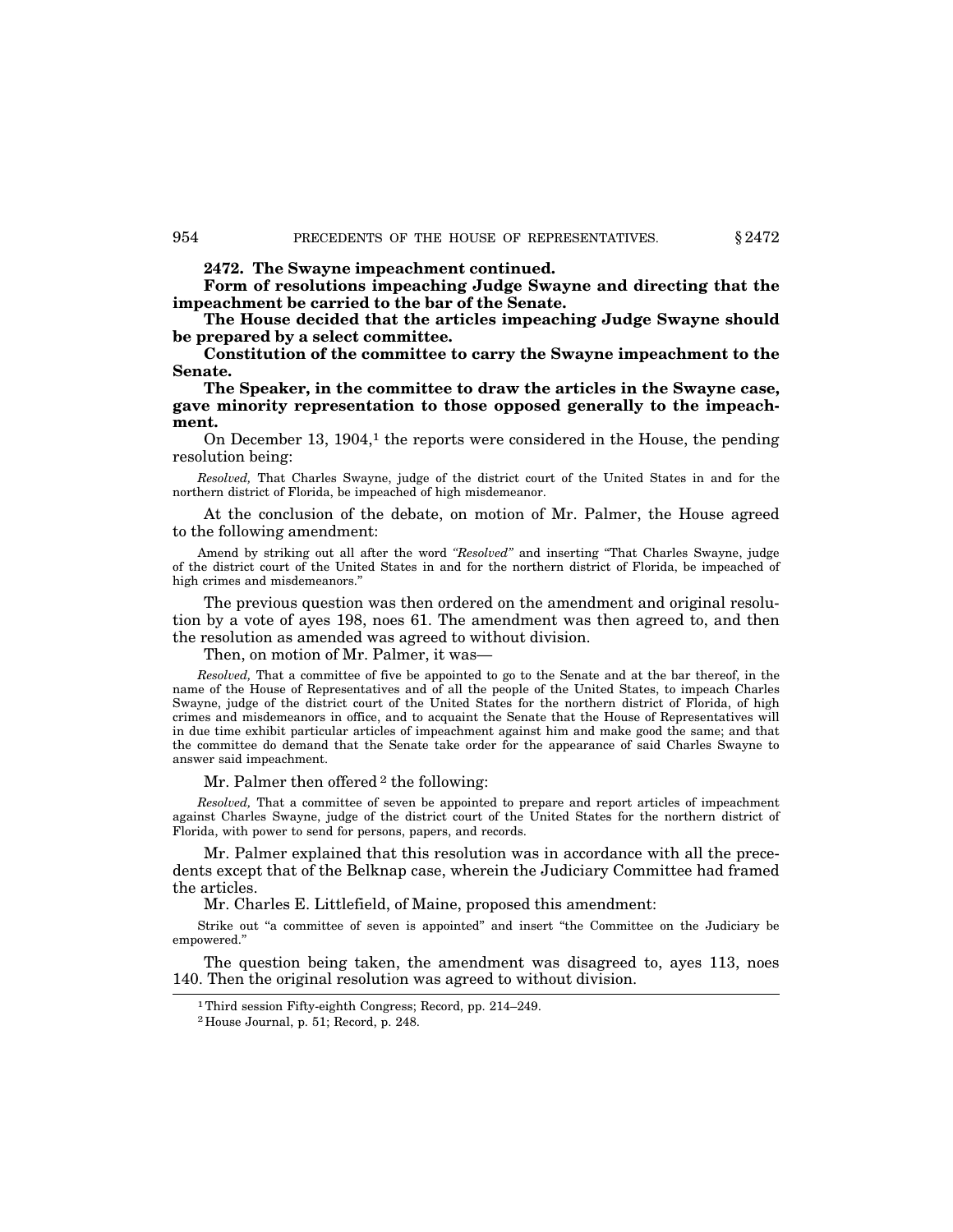On the same day<sup>1</sup> the Speaker<sup>2</sup> appointed the following committee to carry the impeachment to the bar of the Senate: Messrs. Henry W. Palmer, of Pennsylvania; John J. Jenkins, of Wisconsin; J. N. Gillett, of California; Henry D. Clayton, of Alabama, and David H. Smith, of Kentucky. All of these were members of the Committee on the Judiciary, two of them belonged to the minority party in the House, and two had signed the minority views which accompanied the report from the Judiciary Committee.

On December 14,3 the Speaker announced the appointment of the following committee to prepare articles of impeachment: Messrs. Henry W. Palmer, of Pennsylvania; J. N. Gillett, of California; Richard Wayne Parker, of New Jersey; Charles E. Littlefield, of Maine; Samuel L. Powers, of Massachusetts; Henry D. Clayton, of Alabama, and David A. De Armond, of Missouri. Three of these gentlemen had signed the minority views on the question of impeachment. The minority party in the House was also represented by three members of the committee.

**2473. The Swayne impeachment continued.**

## **Forms and ceremonies of presenting the Swayne impeachment in the Senate.**

On December 14,4 in the Senate, a message from the House of Representatives by Mr. W. J. Browning, its Chief Clerk, was delivered, as follows:

Mr. President, I am directed by the House of Representatives to communicate to the Senate the following resolution:

*''Resolved,* That a committee of five be appointed to go to the Senate, and, at the bar thereof, in the name of the House of Representatives and of all the people of the United States, to impeach Charles Swayne, judge of the district court of the United States, for the northern district of Florida, of high crimes and misdemeanors in office, and to acquaint the Senate that the House of Representatives will in due time exhibit particular articles of impeachment against him and make good the same, and that the committee do demand that the Senate take order for the appearance of said Charles Swayne to answer said impeachment.

The Speaker announced the appointment of Mr. Palmer of Pennsylvania, Mr. Jenkins of Wisconsin, Mr. Gillett of California, Mr. Clayton of Alabama, and Mr. Smith of Kentucky, members of said committee.''

The Assistant Sergeant-at-Arms (B. W. Layton) announced the presence of the committee from the House of Representatives.

The President pro tempore<sup>5</sup> said:

The Senate will receive the committee from the House of Representatives.

The committee from the House of Representatives was escorted by the Sergeant-at-Arms (D. M. Ransdell) to the area in front of the Vice-President's desk, and its chairman, Mr. Palmer, said:

Mr. President, in obedience to the order of the House of Representatives we appear before you, and in the name of the House of Representatives and of all the people of the United States of America we do impeach Charles Swayne, judge of the district court of the United States for the northern district of

<sup>1</sup> House Journal, p. 51; Record, p. 249.

<sup>2</sup> Joseph G. Cannon, of Illinois, Speaker.

<sup>3</sup> House Journal, p. 55; Record, p. 277.

<sup>4</sup>Senate Journal, p. 38; Record, p. 257.

<sup>5</sup>William P. Frye, of Maine, President pro tempore.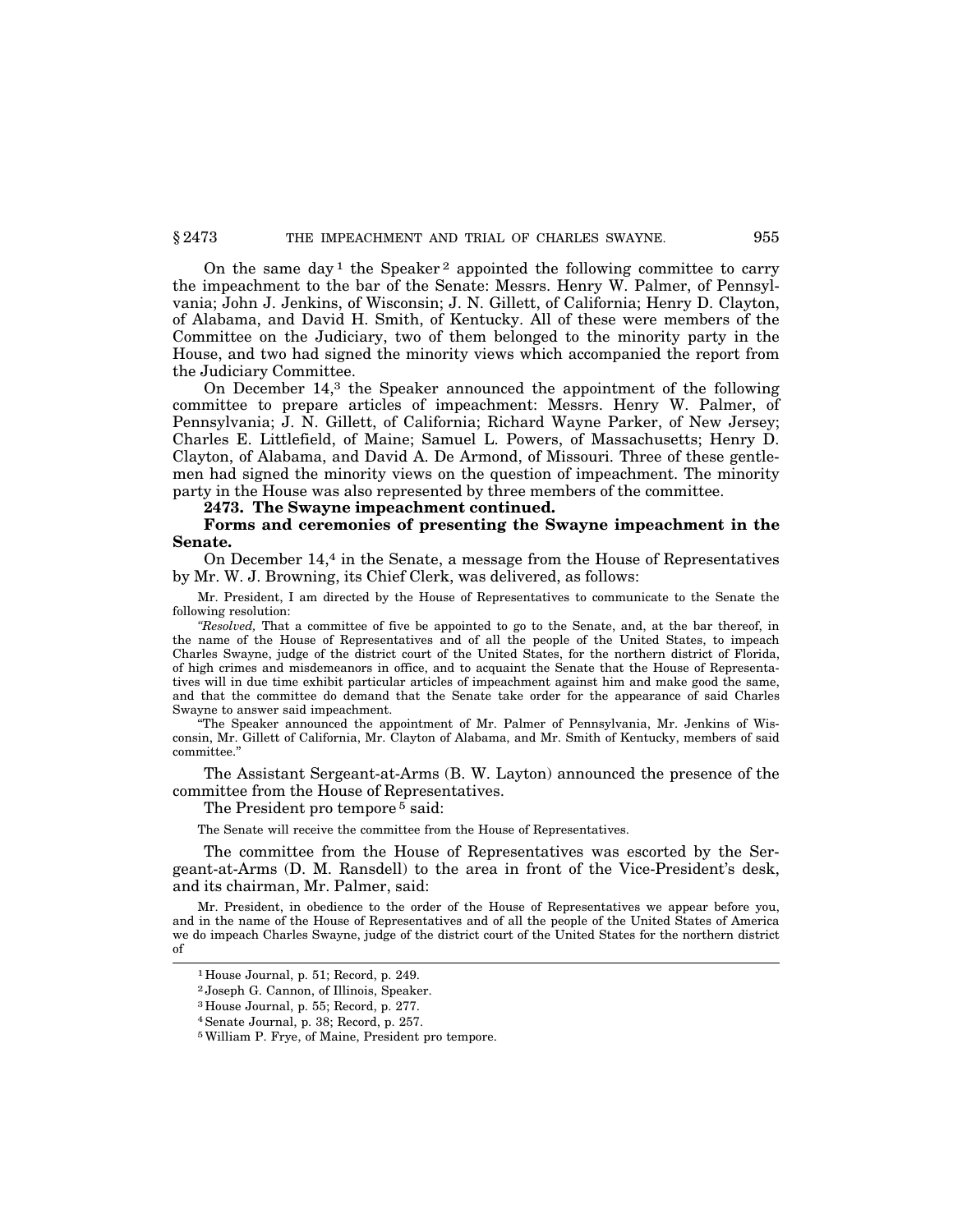Florida, of high crimes and misdemeanors in office; and we do further inform the Senate that the House of Representatives will in due time exhibit articles of impeachment against him and make good the same. And in their name we demand that the Senate shall take order for the appearance of the said Charles Swayne to answer the said impeachment.

#### The President pro tempore said:

Mr. Chairman and gentlemen of the committee of the House of Representatives, the Chair begs to assure you that the Senate will take proper order in the premises, notice of which will be given to the House.

The committee of the House of Representatives thereupon retired from the Chamber.

On the same day, in the Senate,1 Mr. Orville H. Platt, of Connecticut, presented the following resolution, which was agreed to:

*Resolved,* That the message of the House of Representatives relating to the impeachment of Charles Swayne be referred to a select committee to consist of five Senators to be appointed by the President pro tempore.

The President pro tempore thereupon appointed Messrs. Platt, of Connecticut; Clarence D. Clark, of Wyoming; Charles W. Fairbanks, of Indiana; Augustus A. Bacon, of Georgia, and Edmund W. Pettus, of Alabama.

In the House of Representatives, on the same day, $2$  the committee appointed to go to the Senate and at the bar thereof and, in the name of the House of Representatives and of all the people of the United States, to impeach Judge Charles Swayne, appeared at the bar of the House.

Mr. Palmer being recognized, reported verbally:

Mr. Speaker, in obedience to the order of the House, we proceeded to the bar of the Senate, and, in the name of this body and of all the people of the United States, we impeached, as we were directed to do, Charles Swayne, judge of the district court of the United States for the northern district of Florida, of high crimes and misdemeanors in office, and we demanded that the Senate should take order to make him appear before that body to answer for the same; and announced that the House would soon present articles of impeachment and make them good, to which the response was: ''Order shall be taken.''

On December 15,3 in the Senate, Mr. Platt, from the select committee, reported the following, which was agreed to by the Senate:

Whereas the House of Representatives, on the 14th day of December, 1904, by five of its Members (Mr. Palmer, of Pennsylvania; Mr. Jenkins, of Wisconsin; Mr. Gillett, of California; Mr. Clayton, of Alabama, and Mr. Smith, of Kentucky), at the bar of the Senate impeached Charles Swayne, judge of the district court of the United States for the northern district of Florida, of high crimes and misdemeanors in office, and informed the Senate that the House of Representatives will in due time exhibit particular articles of impeachment against him and make good the same; and likewise demanded that the senate take order for the appearance of the said Charles Swayne to answer the said impeachment: Therefore,

*Ordered,* That the Senate will, according to its standing rule and orders in such cases provided, take proper order thereon (upon the presentation of the articles of impeachment), of which due notice shall be given to the House of Representatives.

*Ordered,* That the Secretary acquaint the House of Representatives herewith.

On the same day, $4$  in the House, the message was received, and having been read, was ordered to lie on the table.

<sup>1</sup>Senate Journal, p. 39; Record, p. 265.

<sup>2</sup> House Journal, p. 56; Record, p. 281.

<sup>3</sup>Senate Journal, p. 40; Record, pp. 295, 296.

<sup>4</sup> House Journal, p. 69; Record, p. 321.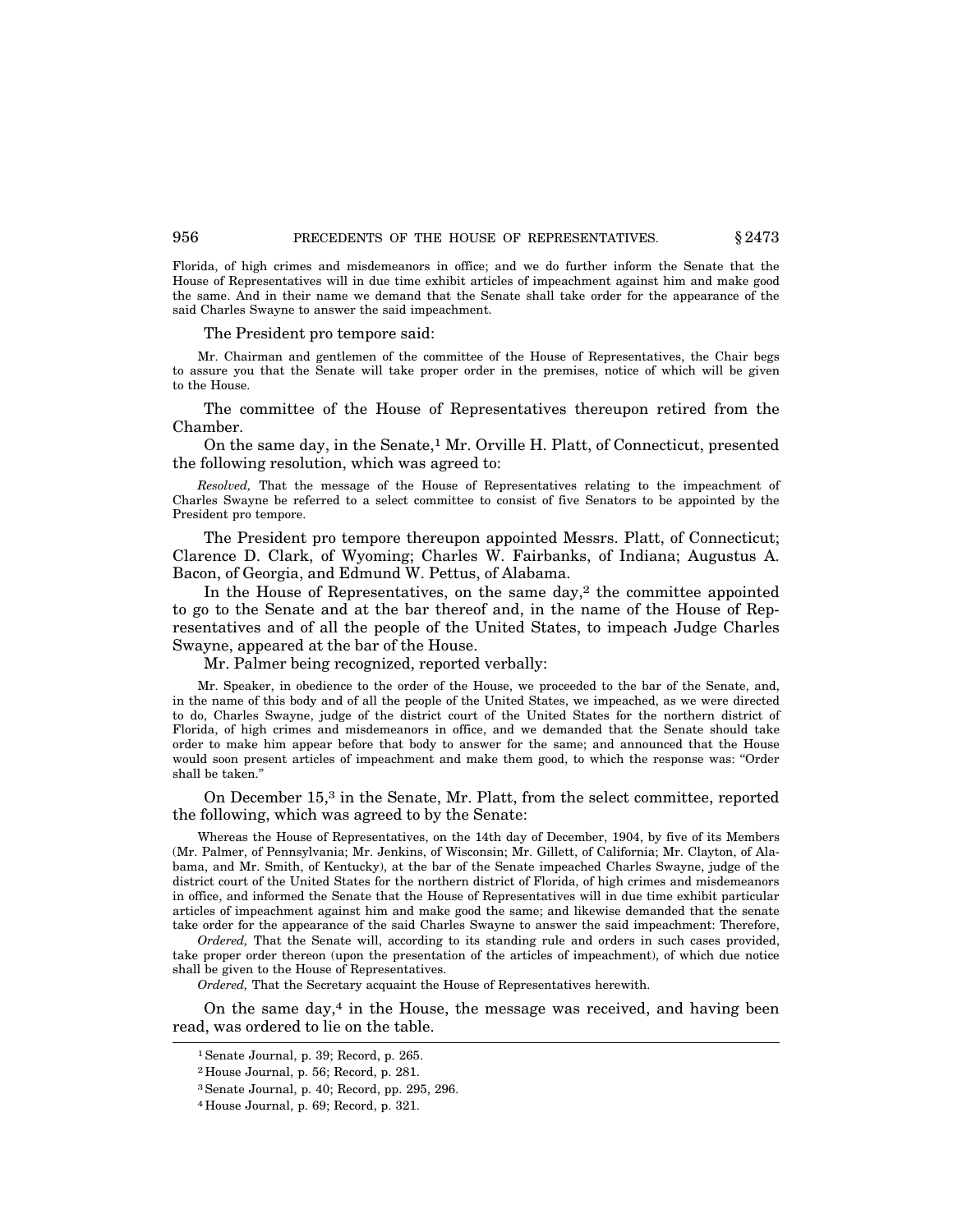#### **2474. The Swayne impeachment continued.**

## **The articles impeaching Judge Swayne were reported from a divided committee and agreed to by a divided House.**

On January 10, 1905,1 Mr. Palmer, from the select committee appointed to prepare articles of impeachment, presented the report of the majority of that committee as follows:

The select committee appointed to prepare and report articles of impeachment against Charles Swayne, judge of the district court of the United States for the northern district of Florida, appointed December 13, 1904, submit the following report:

That the evidence heretofore taken in the matter of the impeachment of Charles Swayne, judge of the district court of the United States in and for the northern district of Florida, sustains twelve articles of impeachment, which are submitted herewith, with the recommendation that they be adopted by the House and exhibited to the Senate. [Here followed the articles.]

Messrs. Littlefield, Parker, and Gillett filed minority views. Messrs. Littlefield and Parker in their views said:

The House must establish the truth of these articles, by competent testimony, beyond reasonable doubt.

The only articles which, in our judgment, the record as it now stands would sustain are based upon the certificates of expenses. As to these it was claimed in the hearings that other judges have construed the law as it was construed by Judge Swayne, and evidence was offered to establish that claim and excluded.

We dissent from all the other articles, and especially as to those based upon the contempt proceedings in the Davis, Belden, and O'Neal cases. These cases clearly involved willful and marked contempt of court, and demanded exemplary and summary punishment from any self-respecting court.

The charge as to nonresidence is not supported by such evidence as warrants the adoption of articles in that regard.

The use of the private car, which is the proper subject of adverse criticism, taking into account the fact that there is no intimation or claim that any judicial act was influenced, or attempted to be influenced thereby, is not of such gravity as to justify impeachment proceedings therefor.

The car incident occurred more than ten years ago, and no residence question has existed for more than four years. No statute of limitations can apply, but the great proceeding of impeachment is not to be used as to stale charges not affecting the moral character or the present fitness of the officer to perform his duty.

Mr. Gillett concurred in these views except as to the certificates of expenses, saying:

I concur in all that is said in the foregoing ''Views of the minority'' except as to the certificates for expenses. At the hearing before the committee Judge Swayne offered to prove the custom and practice of the Federal judges in making certificates for their reasonable expenses for travel and attendance when holding court out of their district, the purpose being to show a judicial construction of the statute under which these expenses were allowed. This offer was denied by the committee and an inquiry upon this subject shut off.

Therefore, for this reason, the record is silent upon matters which, in my judgment, should have been submitted to the consideration of this House. The record is silent as to the custom and practice of other judges in this particular, as to the construction which they placed upon the statute, and as to the construction which the disbursing and auditing officers of the Government gave it.

The intent with which Judge Swayne made these certificates is of controlling importance, and all of the facts and circumstances surrounding the matter, the practice and customs of other judges, and the construction placed upon the statute by them and by the Government, if any, are and were proper subjects of inquiry. While the record is silent on these questions, for the reason above stated, still it appears from official records, some of which have been furnished to me by the Treasury Depart-

<sup>1</sup> House Journal, p. 115; Record, pp. 665–667; House Report, No. 3477.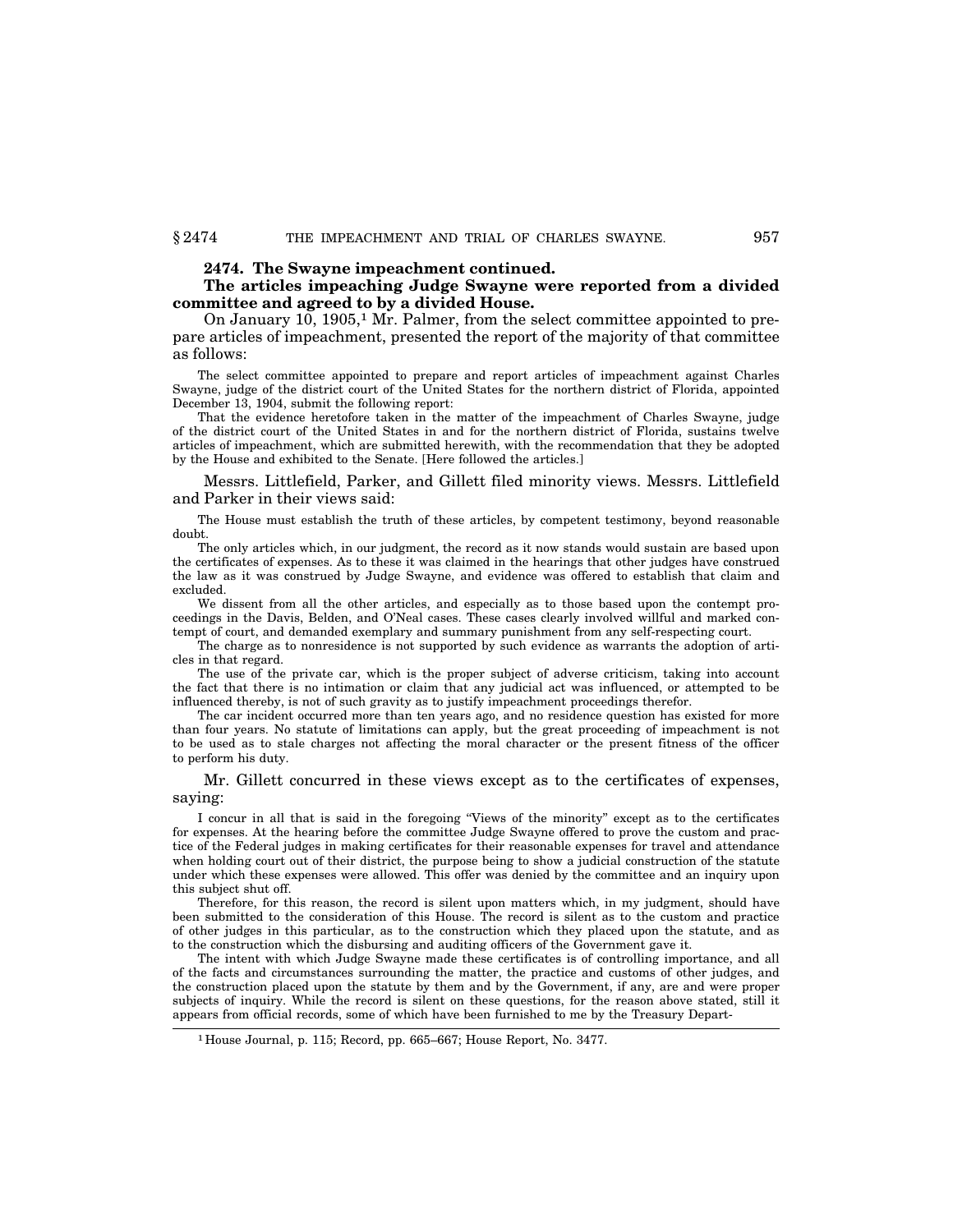ment, that a majority of the district and circuit judges in five circuits, selected at random, make out certificates for \$10 a day, and in two of these districts every judge made out such certificates,

I am inclined to believe that where a practice has been so general these judges acted in good faith with an honest belief that a fair construction of the statute gave them \$10 a day for an allowance for travel and attendance while attending court out of their district, and I also feel that this House would with great reluctance pass a resolution impeaching them all; and if not all, why one?

On this article my mind is not satisfied beyond a reasonable doubt that Judge Swayne, in following a practice so well established by so many honorable men, committed a criminal offense for which he should either be prosecuted or impeached, and giving him the benefit of this doubt I can not consent to any impeachment on that ground.

On January 12, 13, 16, 17, and  $18<sup>1</sup>$ , the articles were debated at length, and on the latter day the question was taken first on a motion of Mr. Charles E. Littlefield, of Maine, to lay the first three articles on the table. This motion was disagreed to,2 yeas 159, nays 167.

Then the question was taken on agreeing to the first three articles (relating to the false certificates), and they were agreed to-yeas 165, nays 160.

The question was next taken on the fourth and fifth articles, a division of the question being demanded so as to vote on those two articles separated from the remaining articles.

Then, by unanimous consent, it was permitted that the House, by a single vote, should pass on two similar amendments which Mr. Marlin E. Olmsted, of Pennsylvania, proposed, the one to article 4 and the other to article 5. Mr. Olmsted explained the amendments as follows:

The change which I propose is perhaps not very material; but it may be. He is charged in article 4 and again in article 5, as they now stand, with having appropriated to his own use, under a claim of right, the car of a certain railroad company and the provisions therein under the claim that, being in the hands of a receiver, he had a right to use them. Now, the facts are, according to the testimony of Judge Swayne himself and of Mr. Axtell, attorney for the receiver, that Judge Swayne did not appropriate the car, nor demand it, nor claim it as a right. It was the receiver's own suggestion. The receiver tendered Judge Swayne the car and the provisions therein, and Judge Swayne accepted them.

The question being taken, Mr. Olmsted's amendments were disagreed to without division.

Then, by yeas 162, nays 138, articles 4 and 5 were agreed to.

Articles 6 and 7 were then agreed to, yeas 159, nays 136.

Articles 8, 9, 10, and 11, were agreed to, without division.

Also articles 12 and 13 were agreed to without division.

**2475. The Swayne impeachment continued.**

**Forms of resolutions authorizing the appointment of managers of the Swayne impeachment and directing the articles to be exhibited in the Senate.**

**Constitution of the managers of the Swayne impeachment.**

Then, on motion of Mr. Palmer, the following resolutions were severally agreed to: 3

*Resolved,* That seven managers be appointed by the Speaker of this House to conduct the impeachment against Charles Swayne, judge of the district court of the United States in and for the northern district of Florida.

<sup>1</sup> Record, pp. 754–764, 806–822, 925–950, 972–993, 1021–1058.

<sup>2</sup> House Journal, pp. 158–163; Record, pp. 1053–1058.

<sup>3</sup> Home Journal, pp. 162, 163; Record, p. 1058.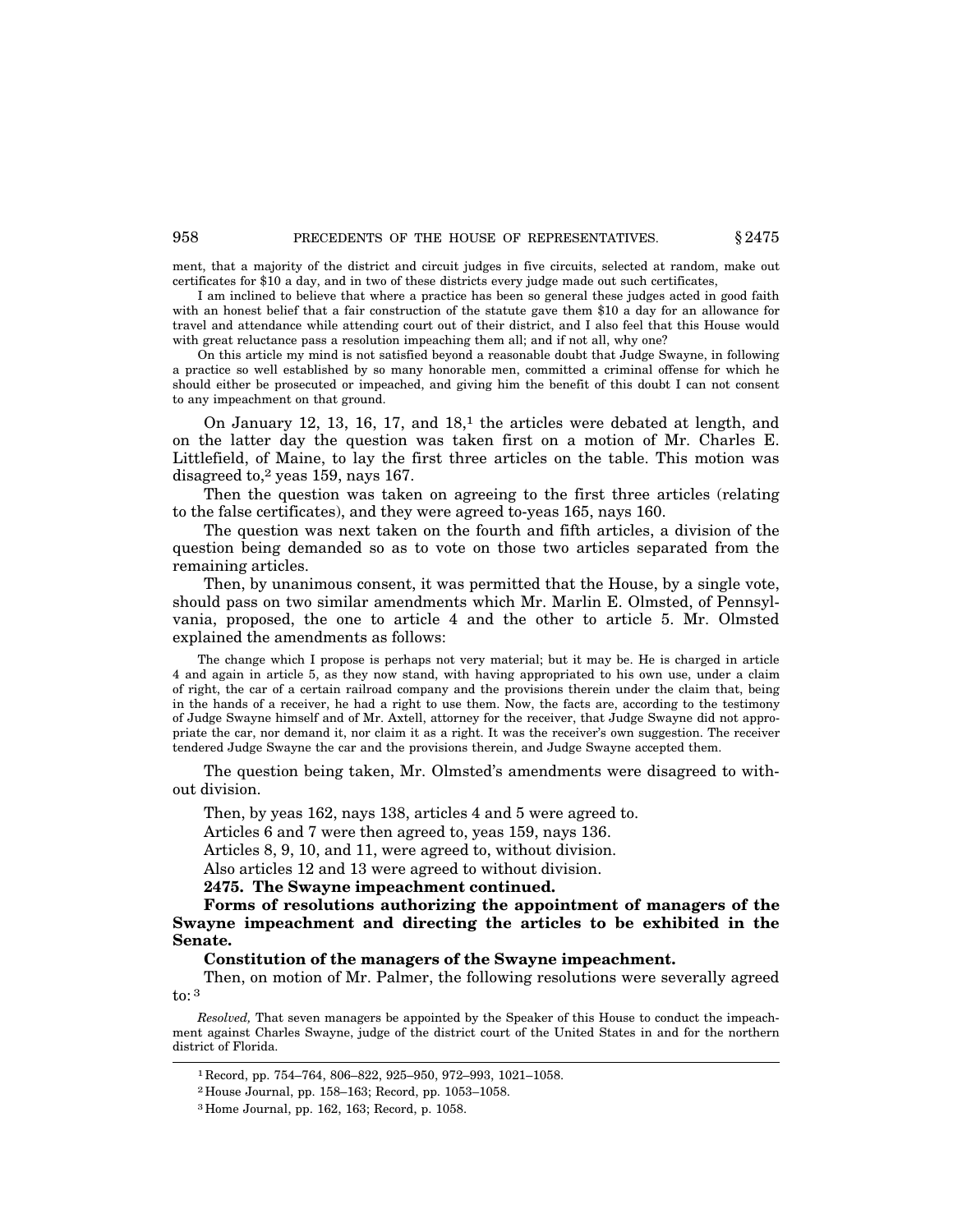*Resolved,* That the articles agreed to by this House to be exhibited in the name of themselves and of all the people of the United States against Charles Swayne, judge of the district court of the United States in and for the northern district of Florida, in maintenance of their impeachment against him of high crimes and misdemeanors in office be carried to the Senate by the managers appointed to conduct said impeachment.

On January  $21<sup>1</sup>$ , the Speaker announced the appointment of the following managers:

Messrs. Henry W. Palmer, of Pennsylvania; Samuel L. Powers, of Massachusetts; Marlin E. Olmsted, of Pennsylvania; James B. Perkins, of New York; Henry D. Clayton, of Alabama; David A. De Armond, of Missouri, and David H. Smith, of Kentucky.

Four of the managers belonged to the majority party in the House and three to the minority. All but two were members of the Judiciary Committee. The entire number were favorable to the impeachment, and all had voted for all the articles of impeachment so far as appeared by record votes, except Mr. Powers, who was absent, and Mr. Olmsted, who answered present on the roll call on articles 4 and 5. He voted for the other articles. Mr. Powers was of the committee which framed the articles, and joined in the report favorable to them.

The managers having been appointed, Mr. Palmer offered this resolution, which was agreed to:

*Resolved,* That a message be sent to the Senate to inform them that this House has appointed Mr. Palmer, Mr. Powers, of Massachusetts, Mr. Olmsted, Mr. Perkins, Mr. Clayton, Mr. De Armond, and Mr. Smith, of Kentucky, managers to conduct the impeachment against Charles Swayne, judge of the district court of the United States in and for the northern district of Florida, and have directed the said managers to carry to the Senate the articles agreed upon by this House to be exhibited for maintenance of their impeachment against said Charles Swayne, and that the Clerk of the House do go with said message.

On the same day<sup>2</sup> the message was transmitted to the Senate and received there. Thereupon, on motion of Mr. Platt, of Connecticut, it was

*Ordered,* That the Secretary inform the House of Representatives that the Senate is ready to receive the managers appointed by the House for the purpose of exhibiting articles of impeachment against Charles Swayne, judge of the distaict court of the United States for the northern district of Florida, agreeably to the notice communicated to the Senate.

On January 23,3 Mr. Palmer, in the House, claiming the floor for a matter of privilege, offered the following resolution, which was agreed to by the House:

*Resolved,* That the managers on the part of the House in the matter of the impeachment of Charles Swayne, district judge of the United States in and for the northern district of Florida, be, and they are hereby, authorized to employ a clerk, stenographer, and messenger, and to incur such expense as may be necessary in the preparation and conduct of the case, to be paid out of the contingent fund of the House.

**2476. The Swayne impeachment continued.**

**Ceremonies of the exhibition of the articles impeaching Judge Swayne. The articles of impeachment of Judge Charles Swayne.**

**Having exhibited in the Senate the articles impeaching Judge Swayne, the managers reported verbally to the House.**

On January 24 4 in the Senate, at 12 o'clock and 30 minutes p.m. the managers

<sup>1</sup> House Journal, p. 183; Record, p. 1202.

<sup>2</sup>Senate Journal, p. 108; Record, p. 1176.

<sup>3</sup> House Journal, p. 186; Record, p. 1246.

<sup>4</sup>Senate Journal, p. 119; Record, pp. 1281–1283.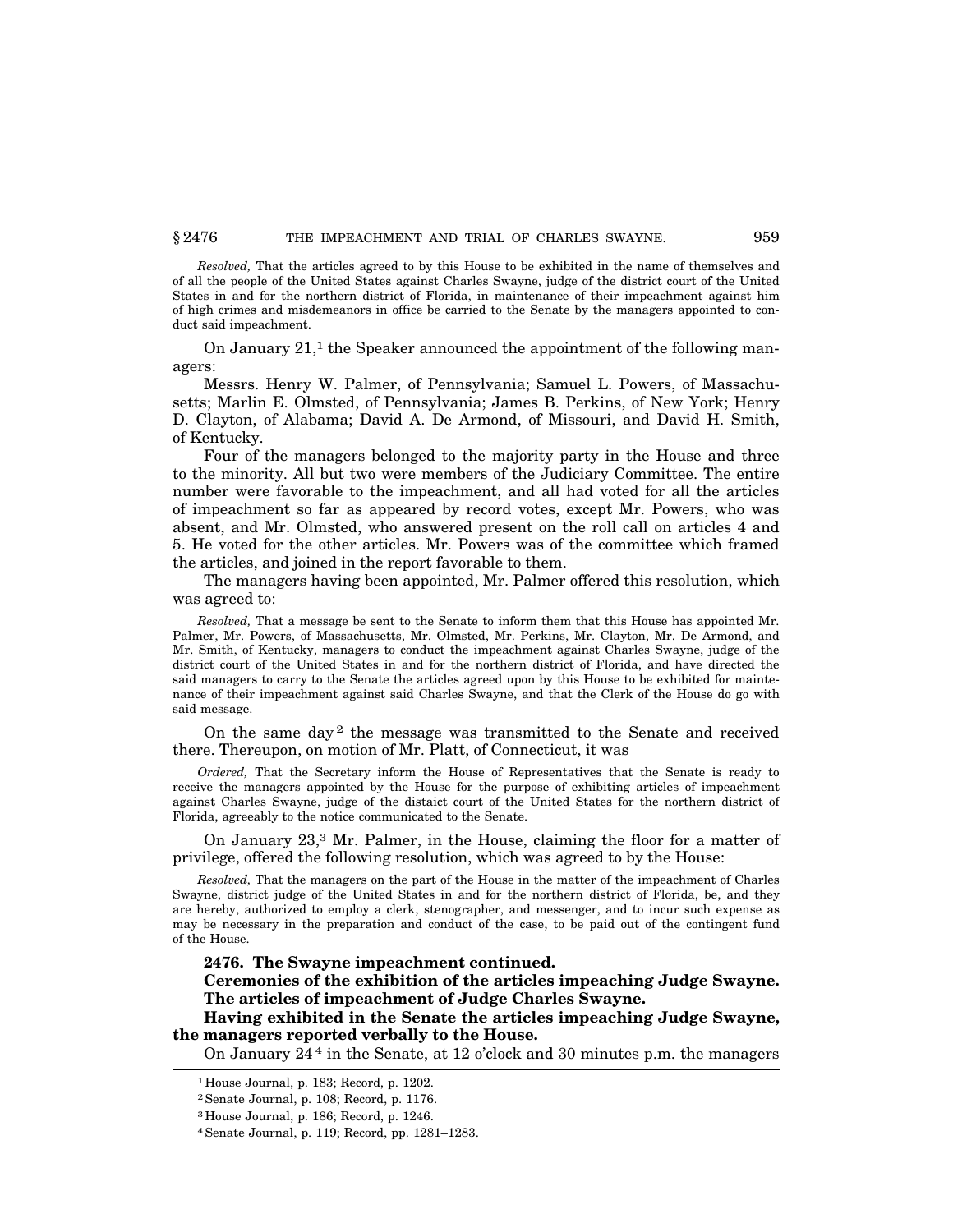of the impeachment, on the part of the House of Representatives, of Judge Charles Swayne appeared below the bar of the Senate, and the Assistant Sergeant-at-Arms (Alonzo H. Stewart) announced their presence as follows:

I have the honor to announce the managers on the part of the House of Representatives to conduct the impeachment against Charles Swayne, judge of the United States district court for the northern district of Florida.

The PRESIDENT pro tempore. The managers on the part of the House will be received, and the Sergeant-at-Arms will assign them their seats.

The managers were thereupon escorted by the Assistant Sergeant-at-Arms of the Senate to the seats assigned to them in the area in front of the Chair.

The PRESIDENT pro tempore. The Sergeant-at-Arms will make proclamation.

The Sergeant-at-Arms (D. M. Ransdell) made proclamation as follows:

Hear ye, hear ye, hear ye. All persons will keep silence, on pain of imprisonment, while the House of Representatives is exhibiting to the Senate of the United States articles of impeachment against Charles Swayne, judge of the district court of the United States for the northern district of Florida. Mr. Manager PALMER. Mr. President.

The PRESIDENT pro tempore. Mr. Manager.

Mr. Manager PALMER. The managers on the part of the House of Representatives are ready to exhibit articles of impeachment against Charles Swayne, district judge of the United States in and for the northern district of Florida, as directed by the House, in the words and figures following: 1

## **Articles exhibited by the House of Representatives of the United States of America, in the name of themselves and of all the people of the United States of America, against Charles Swayne, a judge of the United States, in and for the northern district of Florida, in maintenance and Support of their impeachment against him for high crimes and misdemeanor in office.**

ARTICLE 1. That the said Charles Swayne, at Waco, in the State of Texas, on the 20th day of April, 1897, being then and there a United States district judge in and for the northern district of Florida, did then and there, as said judge, make and present to R. M. Love, then and there being the United States marshal in and for the northern district of Texas, a false claim against the Government of the United States in the sum of \$230, then and there knowing said claim to be false, and for the purpose of obtaining payment of said false claim, did then and there as said judge, make and use a certain false certificate then and there knowing said certificate to be false, said certificate being in the words and figures following:

''UNITED STATES OF AMERICA, *Northern District of Texas, ss:*

''I, Charles Swayne, district judge of the United States for the northern district of Florida, do hereby certify that I was directed to and held court at the city of Waco, in the northern district of Texas, twenty-three days, commencing on the 20th day of April, 1897; also, that the time engaged in holding said court, and in going to and returning from the same, was twenty-three days, and that my reasonable expenses for travel and attendance amounted to the sum of two hundred and thirty dollars and ——— cents, which sum is justly due me for such attendance and travel.

## CHAS. SWAYNE, *Judge.*

#### ''WACO, *May 15, 1897.*

''Received of R. M. Love, United States marshal for the northern district of Texas, the sum of 230 dollars and no cents in full payment of the above account. ''\$230.

#### ''CHAS. SWAYNE.''

when in truth and in fact, as the said Charles Swayne then and there well knew, there was then and there justly due the said Swayne from the Government of the United States, and from said United States marshal a far less sum, whereby he has been guilty of a high crime and misdemeanor in his said office.

ART. 2. That the said Charles Swayne, having been duly appointed, confirmed, and commissioned as judge of the United States in and for the northern district of Florida, entered upon the duties of his office, and while in the exercise of his office as judge, as aforesaid, the said Charles Swayne was entitled

<sup>1</sup>The articles were enrolled on parchment, following the practice of the early trials. In the later trials of Johnson and Belknap the articles had been engrossed on ordinary white paper.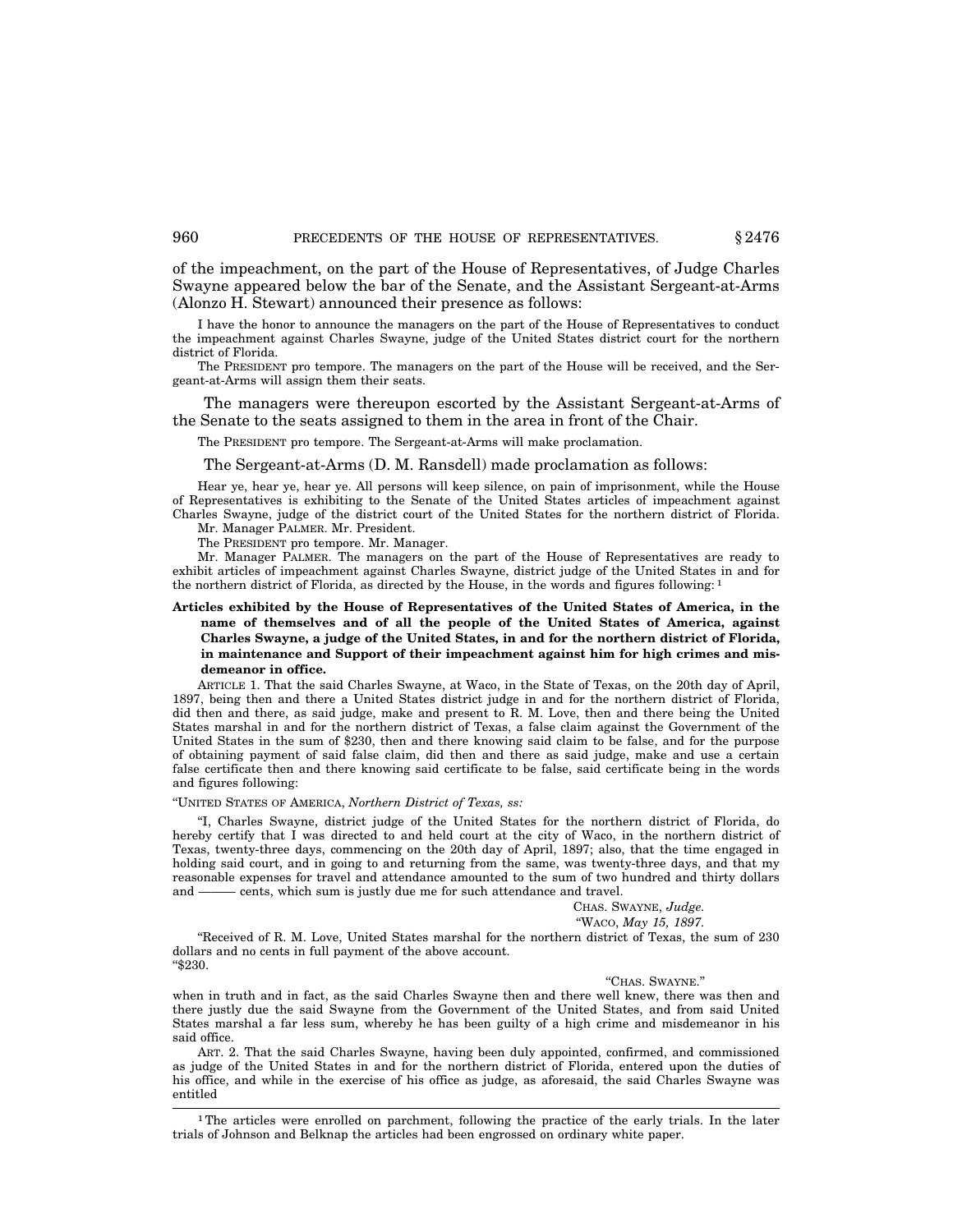by law to be paid his reasonable expenses for travel and attendance when lawfully directed to hold court outside of the northern district of Florida, not to exceed \$10 per diem, to be paid upon his certificate by the United States marshal for the district in which the court was held, and was forbidden by law to receive compensation for such services. Yet the said Charles Swayne, well knowing these provisions, falsely certified that his reasonable expenses for travel and attendance were \$10 per diem while holding court at Tyler, Tex., twenty-four days commencing December 3, 1900, and seven days going to and returning from said Tyler, Tex., and received therefor from the Treasury of the United States, by the hand of John Grant, the United States marshal for the eastern district of Texas, the sum of \$310, when the reasonable expenses incurred and paid by the said Charles Swayne for travel and attendance did not amount to the sum of \$10 per diem.

Wherefore the said Charles Swayne, judge as aforesaid, misbehaved himself and was and is guilty of a high crime, to wit, the crime of obtaining money from the United States by a false pretense, and of a high misdemeanor in office.

ART. 3. That the said Charles Swayne having been duly appointed, confirmed, and commissioned as judge of the United States in and for the northern district of Florida, entered upon the duties of his office, and while in the exercise of his office of judge as aforesaid was, entitled by law to be paid his reasonable expenses for travel and attendance when lawfully directed to hold court outside of the northerns district of Florida, not to exceed \$10 per diem, to be paid upon his certificate by the United States marshal of the district in which the court was held, and was forbidden by law to receive any compensation for such services. Yet the said Charles Swayne, well knowing these provisions, falsely certified that his reasonable expenses for travel in going to and coming from and attendance were \$10 per diem while holding court at Tyler, Tex., thirty-five days from January 12, 1903, and six days going to and returning from said Tyler, Tex., and received therefor from the Treasury of the United States, by the hand of A. J. Houston, the United States marshal for the eastern district of Texas, the sum of \$410, when the reasonable expenses of the said Charles Swayne incurred and paid by him during said period were much less than said sum.

Wherefore the said Charles Swayne, judge as aforesaid, misbehaved himself and was and is guilty of a high crime, to wit, obtaining money from the United States by a false pretense, and of a high misdemeanor in office.

ART. 4. That the said Charles Swayne having been duly appointed, confirmed, and commissioned as judge of the United States in and for the northern district of Florida, entered upon the duties of his office, and while in the exercise of his office as judge as aforesaid heretofore, to wit, A. D. 1893, did unlawfully appropriate to his own use, without making compensation to the owner, a certain railroad car, belonging to the Jacksonville, Tampa and Key West Railroad Company, for the purpose of transporting himself, his family, and friends from Guyencourt, in the State of Delaware, to Jacksonville, Fla., the said railroad company being at the time in the possession of a receiver appointed by said Charles Swayne, judge as aforesaid, on the petition of creditors.

The said car was supplied with provisions by the said receiver, which were consumed by said Swayne and his friends, and was provided with a conductor or porter at the cost and expense of said railroad company, and with transportation over connecting lines. The expenses of the trip were paid by the said receiver out of the funds of the said Jacksonville, Tampa and Key West Railroad Company, and the said Charles Swayne, acting as judge, allowed the credit claimed by the said receiver for and on account of the said expenditure as a part of the necessary expenses of operating said road. The said Charles Swayne, judge as aforesaid, used the said property without making compensation to the owner, and under a claim of right, for the reason that the same was in the hands of a receiver appointed by him.

Wherefore the said Charles Swayne, judge as aforesaid, was and is guilty of an abuse of judicial power and of a high misdemeanor in office.

ART. 5. That the said Charles Swayne was duly appointed, commissioned, and confirmed as judge of the United States in and for the northern district of Florida, and entered upon the duties of said office, and while in the exercise of his office of judge as aforesaid heretofore, to wit, A. D. 1893, did unlawfully appropriate to his own use, without making compensation to the owner, a certain railroad car belonging to the Jacksonville, Tampa and Key West Railroad Company for the purpose of transporting himself, his family, and friends from Jacksonville, Fla., to California, said railroad company being at the time in the possession of a receiver appointed by the said Charles Swaye, judge as aforesaid, on the petition of creditors.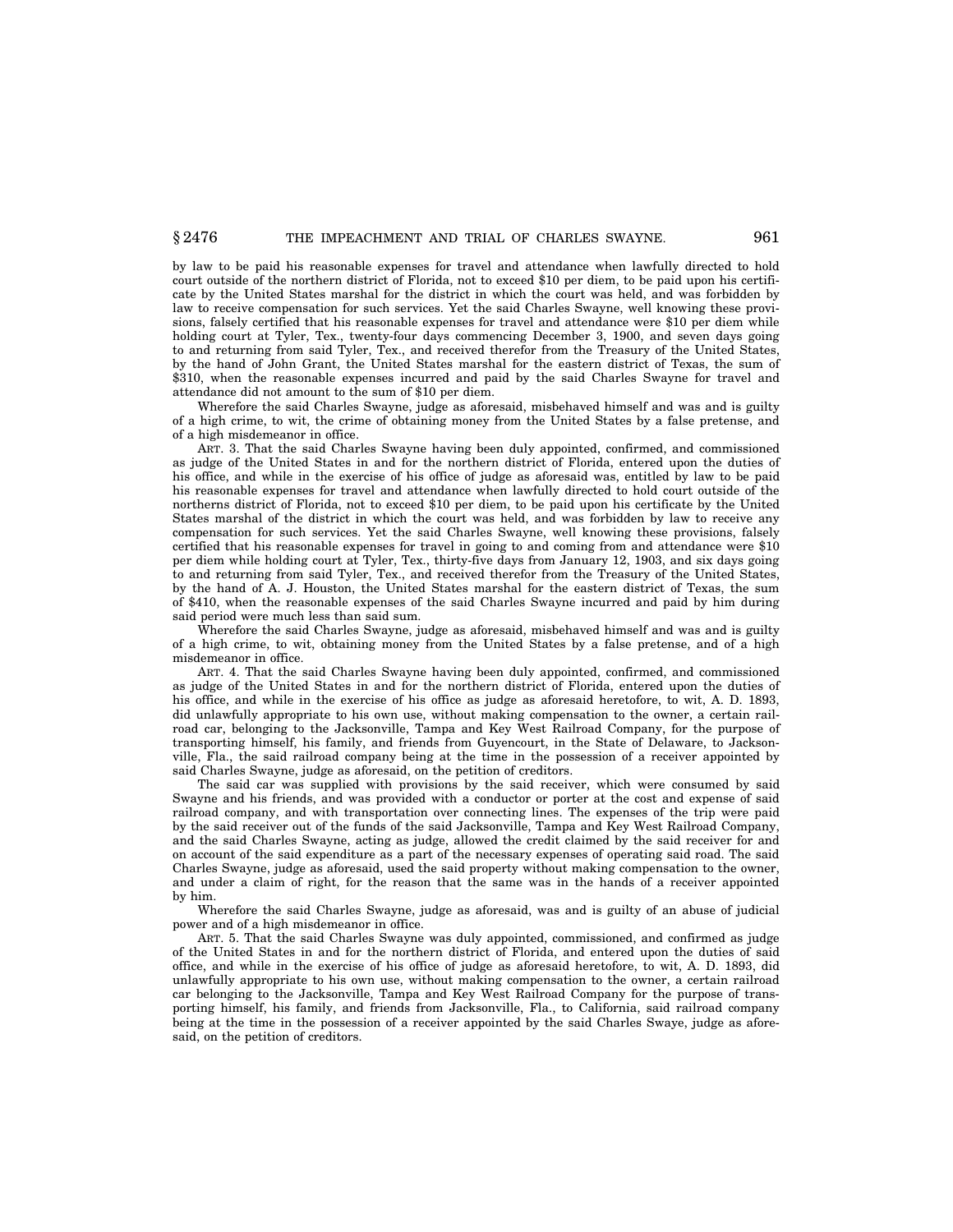## 962 **PRECEDENTS OF THE HOUSE OF REPRESENTATIVES.**  $§ 2476$

The car was supplied with some provisions by the said receiver, which were consumed by the said Swayne and his friends, and it was provided with a porter at the cost and expense of the railroad company and also with transportation over connecting lines. The wages of said porter and the cost of said provisions were paid by the said receiver out of the funds of the Jacksonville, Tampa and Key West Railroad Company, and the said Charles Swayne, acting as judge as aforesaid, allowed the credits claimed by the said receiver for and on account of the said expenditures as a part of the necessary expenses of operating the said railroad. The said Charles Swayne, judge as aforesaid, used the said property without making compensation to the owner under a claim of right, alleging that the same was in the hands of a receiver appointed by him and he therefore had a right to use the same.

Wherefore the said Charles Swayne, judge as aforesaid, was and is guilty of an abuse of judicial power and of high misdemeanor in office.

ART. 6. That the said Charles Swayne, having been duly appointed and confirmed, was commissioned district judge of the United States in and for the northern district of Florida on the 1st day of April, A. D. 1890, to serve during good behavior, and thereafter, to wit, on the 22d day of April, A. D. 1890, took the oath of office and assumed the duties of his appointment, and established his residence at the city of St. Augustine, in the State of Florida, which was at that time within the said northern district. That subsequently, by an act of Congress approved the 23d of July, A. D. 1894, the boundaries of the said northern district of Florida were changed, and the city of St. Augustine and contiguous territory were transferred to the southern district of Florida; whereupon it became and was the duty of the said Charles Swayne to change his residence and reside in the northern district of Florida and to comply with the five hundred and fifty-first section of the Revised Statutes of the United States, which provides that—

''A district judge shall be appointed for each district, except in cases hereinafter provided. Every judge shall reside in the district for which he is appointed, and for offending against this provision shall be deemed guilty of a high misdemeanor.''

Nevertheless the said Charles Swayne, judge as aforesaid, did not acquire a residence, and did not, within the intent and meaning of said act, reside in his said district, to wit, the northern district of Florida, from the 23d day of July, A. D. 1894, to the 1st day of October, A. D. 1900, a period of about six years.

Wherefore the said Charles Swayne, judge as aforesaid, willfully and knowingly violated the aforesaid law and was and is guilty of a high misdemeanor in office.

ART. 7. That the said Charles Swayne, having been duly appointed and confirmed, was commissioned district judge of the United States in and for the northern district of Florida on the 1st day of April, A. D. 1890, to serve during good behavior, and thereafter, to wit, on the 22d day of April, A. D. 1890, took the oath of office and assumed the duties of his appointment, and established his residence at the city of St. Augustine, in the State of Florida, which was at that time within the said northern district. That subsequently, by an act of Congress of the United States approved the 23d day of July, A. D. 1894, the boundaries of the said northern district of Florida were changed, and the city of St. Augustine, with the contiguous territory, was transferred to the southern district of Florida, whereupon it became and was the duty of the said Charles Swayne to change his residence and reside in the northern district of Florida, as defined by said act of Congress, and to comply with section 551 of the Revised Statutes of the United States, which provides that—

''A district judge shall be appointed for each district, except in cases hereinafter provided. Every judge shall reside in the district for which he is appointed, and for offending against this provision shall be deemed guilty of a high misdemeanor.''

Nevertheless, the said Charles Swayne, judge as aforesaid, totally disregarding his duty as aforesaid, did not acquire a residence, and within the intent and meaning of said act did not reside in his said district, to wit, the northern district of Florida, from the 23d day of July, A. D. 1894, to the 1st day of January, A. D. 1903, a period of about nine years.

Wherefore the said Charles Swayne, judge as aforesaid, willfully and knowingly violated the aforesaid law, and was and is guilty of a high misdemeanor in office.

ART. 8. That the said Charles Swayne, having been appointed, confirmed, and duly commissioned as judge of the district court of the United States in and for the northern district of Florida, entered upon the duties of said office, and while in the exercise of his office as judge, as aforesaid, to wit, while performing the duties of a judge of a circuit court of the United States, heretofore, to wit, on the 12th day of November, A. D. 1901, at the city of Pensacola, in the county of Escambia, in the State of Florida,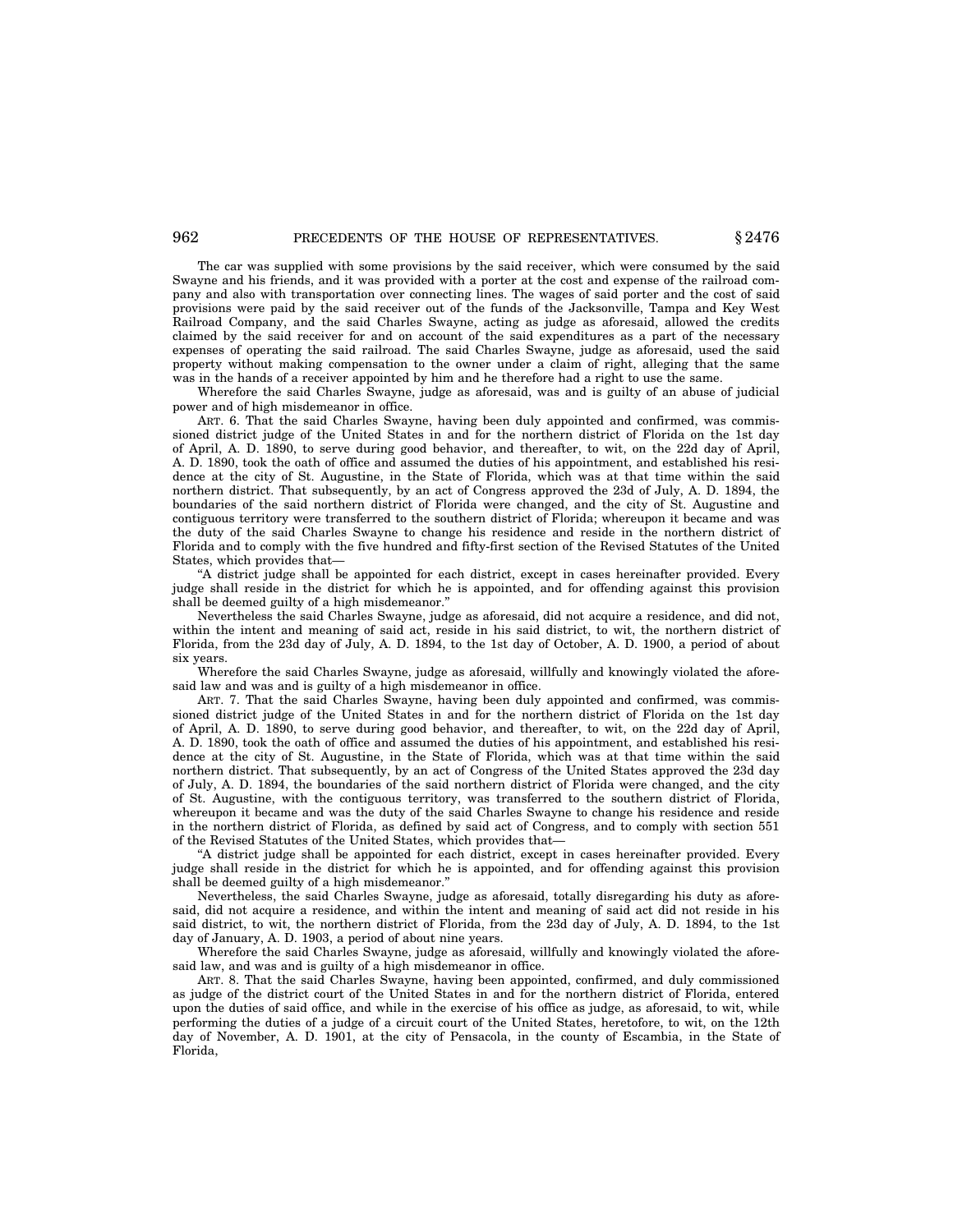did maliciously and unlawfully adjudge guilty of a contempt of court and impose a fine of \$100 upon and commit to prison for a period of ten days E. T. Davis, an attorney and counselor at law, for an alleged contempt of the circuit court of the United States.

Wherefore the said Charles Swayne, judge as aforesaid, misbehaved himself in his office of judge, and was and is guilty of an abuse of judicial power and of a high misdemeanor in office.

ART. 9. That the said Charles Swayne, having been appointed, confirmed, and duly commissioned as judge of the district court of the United States in and for the northern district of Florida, entered upon the duties of said office, and while in the exercise of his office as judge as aforesaid, to wit, while performing the duties of a judge of a circuit court of the United States heretofore, to wit, on the 12th day of November, A. D. 1901, at the city of Pensacola, in the county of Escambia, in the State of Florida, did knowingly and unlawfully adjudge guilty of a contempt of court and impose a fine of \$100 upon and commit to prison for a period of ten days E. T. Davis, an attorney and counselor at law, for an alleged contempt of the circuit court of the United States.

Wherefore the said Charles Swayne, judge as aforesaid, misbehaved himself in his office of judge and was and is guilty of an abuse of judicial power and of a high misdemeanor in office.

ART. 10. That the said Charles Swayne, having been appointed, confirmed, and duly commissioned as judge of the district court of the United States in and for the northern district of Florida, entered upon the duties of said office, and while in the exercise of his office as judge as aforesaid, to wit, while performing the duties of a judge of a circuit court of the United States heretofore, to wit, on the 12th day of November, A. D. 1901, at the city of Pensacola, in the county of Escambia, in the State of Florida, did maliciously and unlawfully adjudge guilty of a contempt of court and impose a fine of \$100 upon and commit to prison for a period of ten days Simeon Belden, an attorney and counselor at law, for an alleged contempt of the circuit court of the United States.

Wherefore the said Charles Swayne, judge as aforesaid, misbehaved himself in his office of judge and was and is guilty of an abuse of judicial power and of a high misdemeanor in office.

ART. 11. That the said Charles Swayne, having been appointed, confirmed, and duly commissioned as judge of the district court of the United States in and for the northern district of Florida, entered upon the duties of said office, and while in the exercise of his office as judge as aforesaid, to wit, while performing the duties of a circuit judge of the United States heretofore, to wit, on the 12thdayof November, A. D. 1901, at the city of Pensacola, in the county of Escambia, in the State of Florida, did knowingly and unlawfully adjudge guilty of contempt of court and impose a fine of \$100 upon and commit to prison for a period of ten days Simeon Belden, an attorney and counselor at law, for an alleged contempt of the circuit court of the United States.

Wherefore the said Charles Swane, judge as aforesaid, misbehaved himself in his office as judge and was and is guilty of an abuse of judicial power and of a high misdemeanor in office.

ART. 12. That the said Charles Swayne, having been duly appointed, confirmed, and commissioned as judge of the United States in and for the northern district of Florida, entered upon the duties of his office, and while in the exercise of his office of judge heretofore, to wit, on the 9th day of December, A. D. 1902, at Pensacola, in the county of Escambia, in the State of Florida, did unlawfully and knowingly adjudge guilty of contempt and did commit to prison for the period of sixty days one W.C. O'Neal, for an alleged contempt of the district court of the United States for the northern district of Florida.

Wherefore the said Charles Swayne, judge as aforesaid, misbehaved himself in his office of judge, as aforesaid, and was and is guilty of an abuse of judicial power and of a high misdemeanor in office.

And the House of Representatives by protestation, saving to themselves the liberty of exhibiting at any time hereafter any further articles of accusation or impeachment against the said Charles Swayne, judge of the United States court for the northern district of Florida, and also of replying to his answers which he shall make unto the articles herein preferred against him, and of offering proof to the same and every part thereof, and to all and every other article or accusation or impeachment which shall be exhibited by them as the case shall require, do demand that the said Charles Swayne may be put to answer the high crimes and misdemeanors in office herein charged against him, and that such proceedings, examinations, trials, and judgments may be thereupon had and given as may be agreeable to law and justice.

> J.G. CANNON, *Speaker of the Home of Representatives.*

Attest: A. MCDOWELL, *Clerk.*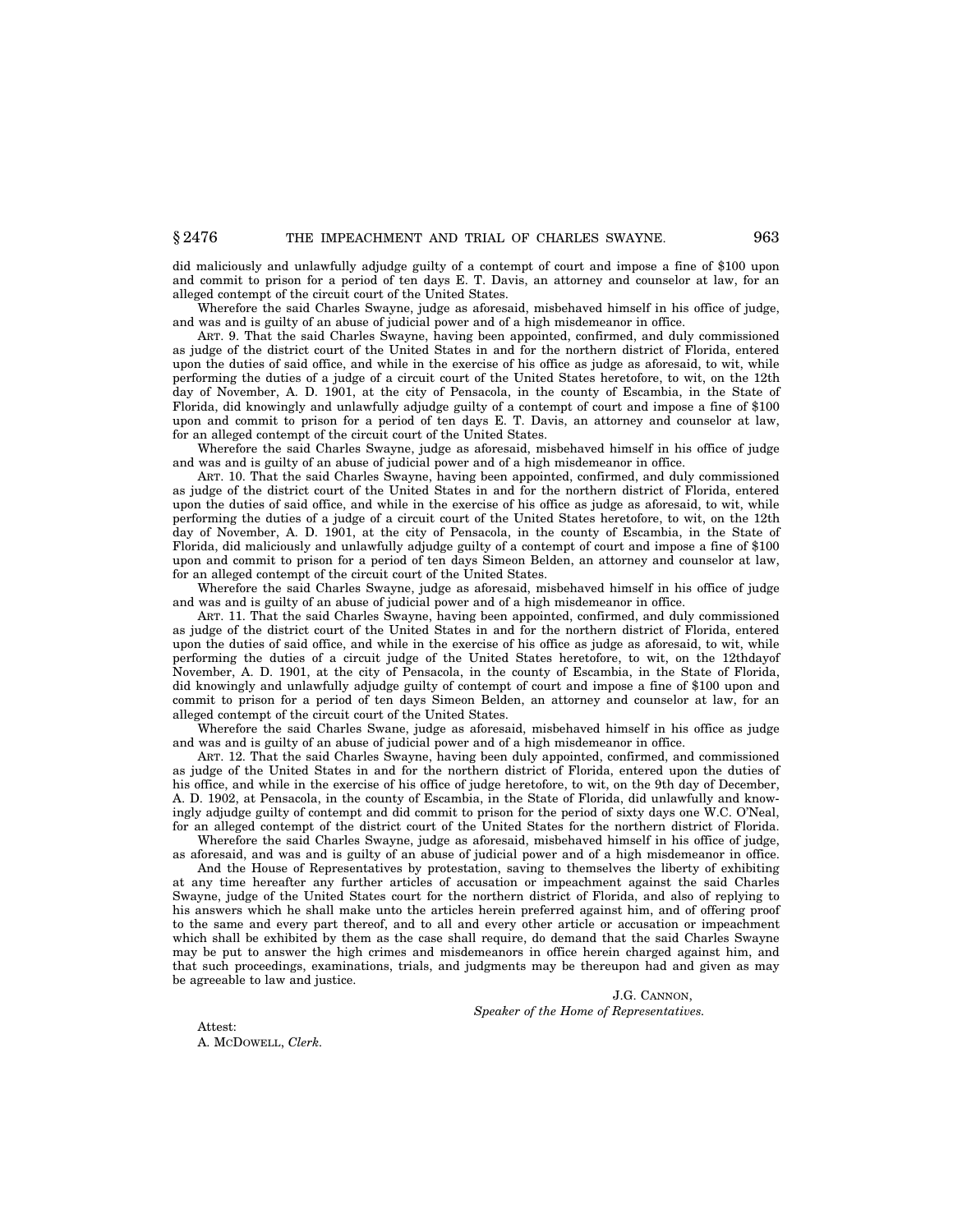The articles of impeachment were handed to the Secretary of the Senate.

The PRESIDENT pro tempore. The Senate will take proper order in the matter of the impeachment of Judge Swayne, and communicate to the House of Representatives its action.

The managers thereupon withdrew from the Chamber.

Having returned to the House, $<sup>1</sup>$  the managers appeared at the bar, and Mr.</sup> Palmer reported orally:

Mr. Speaker, the managers of impeachment beg leave to report to the House that the articles of impeachment prepared by the House of Representatives against Charles Swayne, district judge of the United States in and for the northern district of Florida, have been exhibited and read to the Senate, and the Presiding Officer of that body stated to the managers that the Senate would take order in the premises, due notice of which would be given to the House of Representatives.2

**2477. The Swayne impeachment continued.**

**The organization of the Senate for the Swayne impeachment trial.**

**The oath to the Senators for the Swayne trial was administered by the Chief Justice.**

**At the request of the President pro tempore the Senate elected a Presiding Officer for the Swayne impeachment trial.**

**The Senate being organized for the Swayne impeachment, the House was notified by message.**

In the Senate, after the retirement of the managers, Mr. Platt, of Connecticut, offered the following resolutions, which were severally agreed to: 3

*Ordered,* That the articles of impeachment presented this day by the House of Representatives be printed for the use of the Senate.

*Ordered,* That at 2 o'clock this afternoon the Senate will proceed to the consideration of the articles of impeachment of Charles Swayne, judge of the United States district court for the northern district of Florida, presented this day.

*Ordered,* That a committee of two Senators be appointed by the Chair to wait upon the Chief Justice of the United States and invite him to attend in the Senate Chamber at 2 o'clock this day, to administer to Senators the oath required by the Constitution, in the matter of the impeachment of Charles Swayne, or in case of his inability to attend, any one of the associate justices.

In accordance with the last resolution, Messrs. Charles W. Fairbanks, of Indiana, and Augustus O. Bacon, of Georgia, were appointed as the committee.

Later, on the same day, in the Senate, $4$  the President pro tempore  $5$  requested that he be relieved of the duty of presiding at the trial. Thereupon, Mr. John C. Spooner, of Wisconsin, offered this resolution, which was agreed to:

*Resolved,* That in view of the statement just made to the Senate by the President pro tempore of his inability, because of recent illness, to discharge the duties of his office, other than those involved in presiding over the Senate in legislative and executive session, the Hon. Orville H. Platt, Senator from the State of Connecticut, be, and he is hereby, appointed presiding officer on the trial of the impeachment of Charle Swayne, district judge of the United States for the northern district of Florida.

3Senate Journal, p. 121; Record, p. 1283.

4Senate Journal, p. 121; Record, p. 1289.

5William P. Frye, of Maine, President pro tempore.

<sup>1</sup> House Journal, p. 195; Record, p. 1310.

<sup>2</sup>The House itself did not attend its managers to the Senate on this occasion or at any other time during the trial.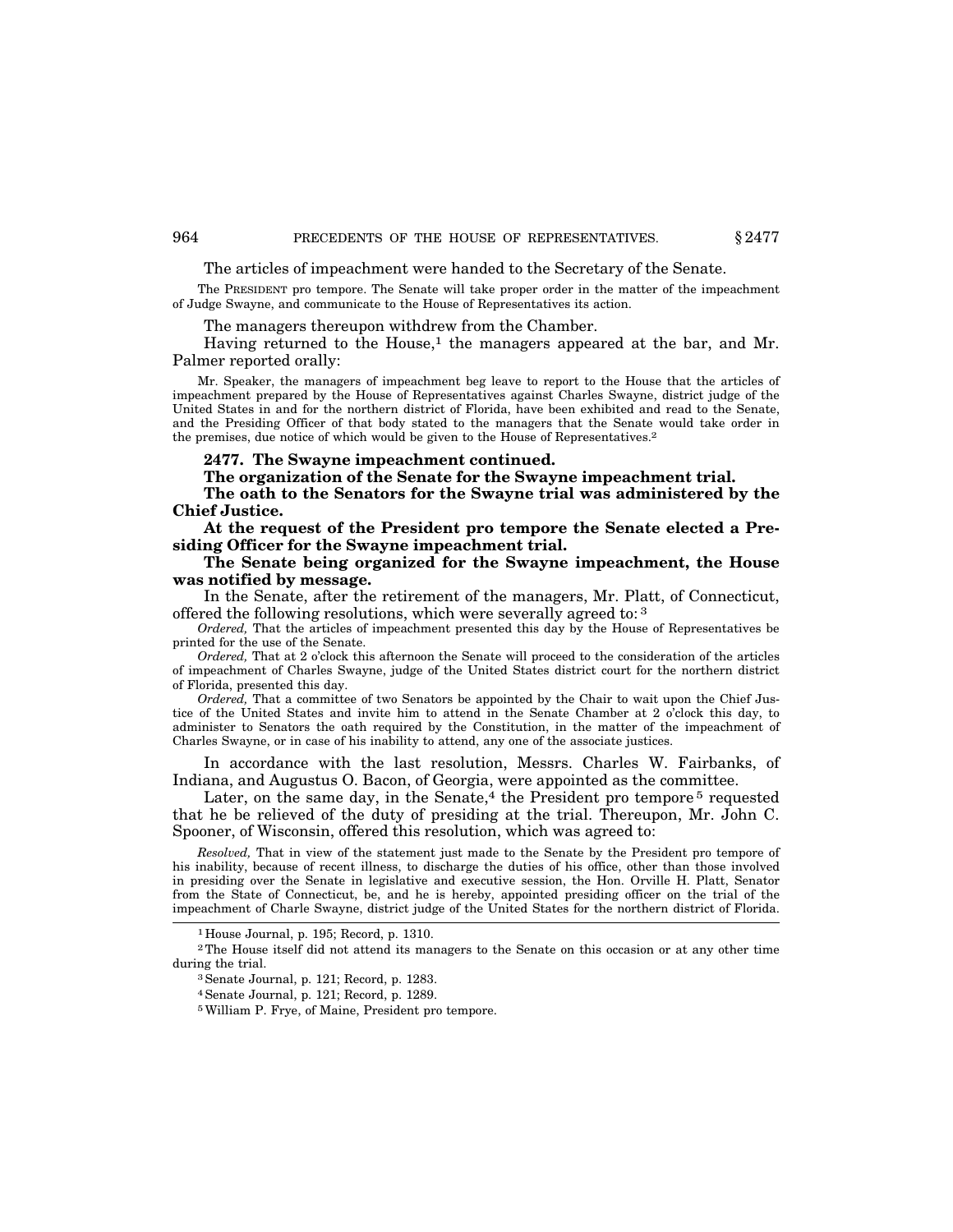A message announcing this action was transmitted to the House.1

At 2 o'clock p.m., on motion of Mr. Platt, of Connecticut, Rule III of the Senate, sitting for impeachment trials, providing that the presiding officer should administer the oath, was suspended.2

Then 3 the presence of the Chief Justice of the United States, Hon. Melville W. Fuller, was announced by the Assistant Sergeant-at-Arms.

The Chief Justice entered the Senate Chamber, escorted by Mr. Fairbanks and Mr. Bacon, the committee appointed for the purpose, and was conducted by them to a seat by the side of the President pro tempore.

Mr. FAIRBANKS. Mr. President, the committee appointed by the Senate to wait upon the Chief Justice of the Supreme Court of the United States and request him to administer to Senators the oath required by the Constitution in the matter of the impeachment of Judge Charles Swayne report that they have discharged that duty. The Chief Justice of the Supreme Court, complying with the request of the Senate, is now present in the Senate and ready to administer the oath required to be administered to the members of the Senate sitting in the trial of impeachments.

The Chief Justice administered the oath to the President pro tempore as follows:

You do solemnly swear that in all things appertaining to the trial of the impeachment of Charles Swayne, judge of the district court of the United States for the northern district of Florida, now pending, you will do impartial justice according to the Constitution and laws. So help you God.

The PRESIDENT pro tempore. The Senator from Connecticut will please present himself as Presiding Officer of the Senate while in court and take the necessary oath.

Mr. Platt, of Connecticut, advanced to the Vice-President's desk, and the oath was administered to him by the Chief Justice.

The PRESIDENT pro tempore. The Secretary will call the roll, and as their names axe called Senators will present themselves at the desk in groups of ten, and the oath will be administered to them.

The oath having been administered to all the Senators present, Mr. Platt, of Connecticut, thereupon took the chair, and announced:

Senators, the Senate is now sitting for the trial of the impeachment of Charles Swayne, judge of the United States district court in and for the northern district of Florida.

Then, on motion of Mr. Charles W. Fairbanks, of Indiana, the following resolution was agreed to:

*Ordered,* That the Secretary notify the House of Representatives that the Senate is now organized for the trial of articles of impeachment against Charles Swayne, judge of the United States district court for the northern district of Florida, and is ready to receive the managers on the part of the House at its bar.

This message was delivered in the House soon after.4

**2478. The Swayne impeachment continued.**

**Ceremonies of demanding that process issue in the Swayne impeachment.**

**The Senate having ordered, on demand of the managers, that process issue against Judge Swayne, the managers returned and reported verbally to the House.**

<sup>1</sup> House Journal, p. 195; Record, p. 1312.

<sup>2</sup>The Senate had overlooked the law relating to this subject.

<sup>3</sup>Senate Journal, pp. 122, 346; Record, pp. 1289–1290.

<sup>4</sup> House Journal, p. 185; Record, p. 1310.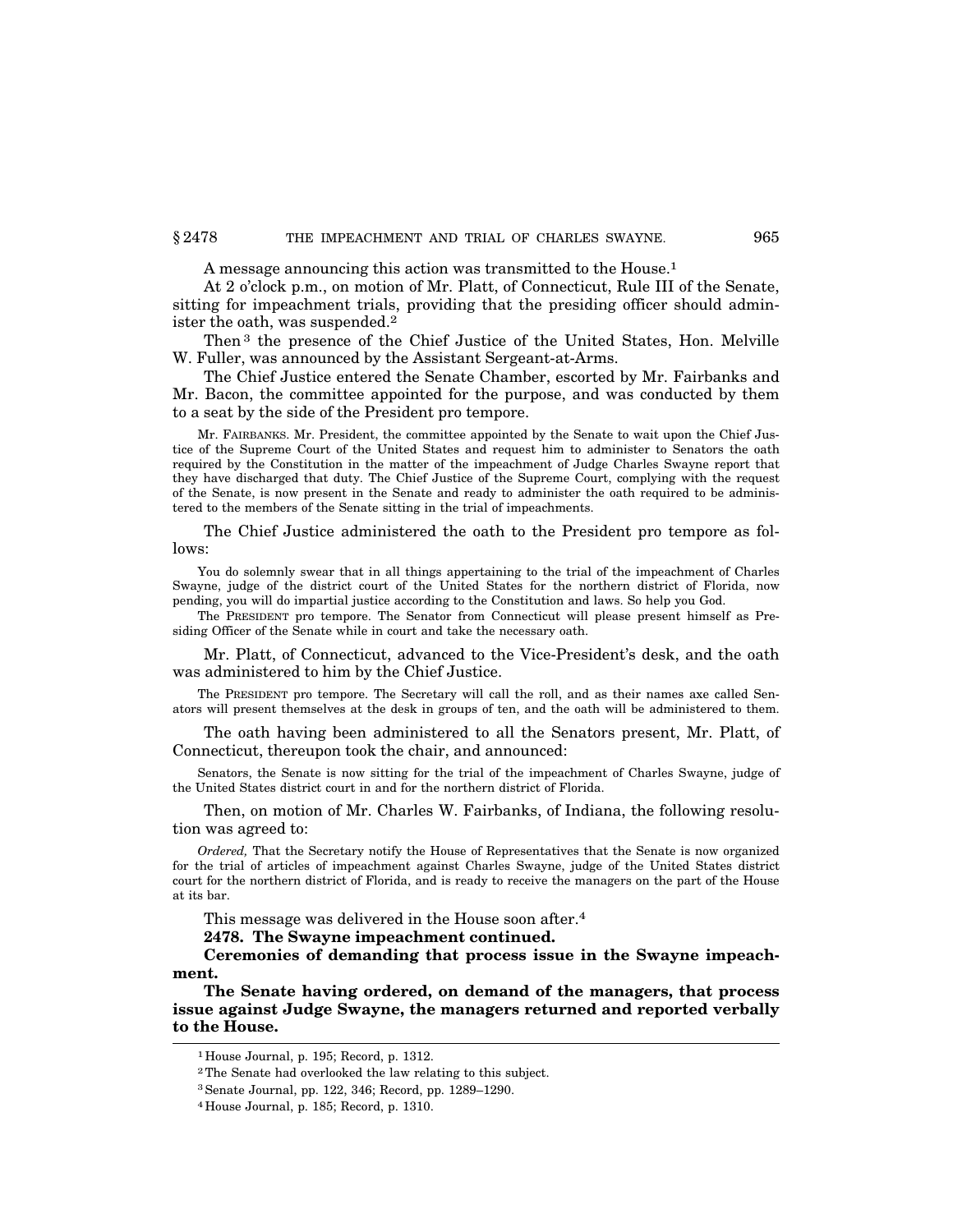Then, on the same day,<sup>1</sup> in the Senate, at 2 o'clock and 27 minutes p. m., the managers of the impeachment on the part of the House of Representatives appeared at the bar and their presence was announced by the Sergeant-at-Arms.

The PRESIDING OFFICER. The Sergeant-at-Arms will conduct the managers to the seats provided for them within the bar of the Senate.

The managers were conducted to the seats assigned them within the space in front of the Secretary's desk.

The PRESIDING OFFICER. Gentlemen managers, the Senate is now organized for the trial of the impeachment of Charles Swayne, United States judge in and for the northern district of Florida.

## Mr. Manager Palmer rose and said:

Mr. President, we are instructed by the House of Representatives, as its managers, to demand that the Senate shall issue process against Charles Swayne, district judge of the United States in and for the northern district of Florida, that he answer at the bar of the Senate the articles of impeachment heretofore exhibited by the House of Representatives through its managers.

Then, on motion of Mr. Fairbanks, the following resolutions were severally agreed to:

*Ordered,* That a summons be issued, as required by the rules of procedure and practice in the Senate when sitting for the trial of impeachment of Charles Swayne, returnable on Friday, the 27th day of the present month, at 1 o'clock in the afternoon.

*Ordered,* That the Senate, sitting for the trial of impeachment of Charles Swayne, adjourn until Friday, the 27th instant, at 1 o'clock in the afternoon.

#### The Presiding Officer then said:

The order having been agreed to, the Senate, sitting for the trial of the impeachment, stands adjourned until 1 o'clock on Friday, the 27th instant. The Senate will resume its legislative session.

Mr. Platt, of Connecticut, thereupon vacated the chair, which was resumed by the President pro tempore.

On January 26,2 in the House, Mr. Palmer, on behalf of the managers, reported orally:

Mr. Speaker, I have the honor to report on behalf of the managers in the matter of the impeachment of Charles Swayne, district judge of the United States in and for the northern district of Florida, that the Senate has organized for the trial of the impeachment; that in the name of the House of Representatives and in behalf of all the people of the United States, the managers have demanded of the Senate that process be issued against Charles Swayne, judge as aforesaid, to answer to the articles hereinbefore exhibited against him at the bar of the Senate; and that the Senate has advised us that process will be issued against him in that behalf returnable on the 27th instant, at 1 o'clock p.m.

#### **2479. The Swayne impeachment continued.**

**Proceedings on the return of the writ of summons in the Swayne impeachment.**

**In response to the writ of summons, Judge Swayne entered appearance by his counsel.**

**In the Swayne impeachment, in response to the motion of respondent's counsel, the Senate granted time after the appearance to present the answer.**

<sup>1</sup>Senate Journal, p. 346; Record, p. 1290.

<sup>2</sup> House Journal, p. 205; Record, p. 1415.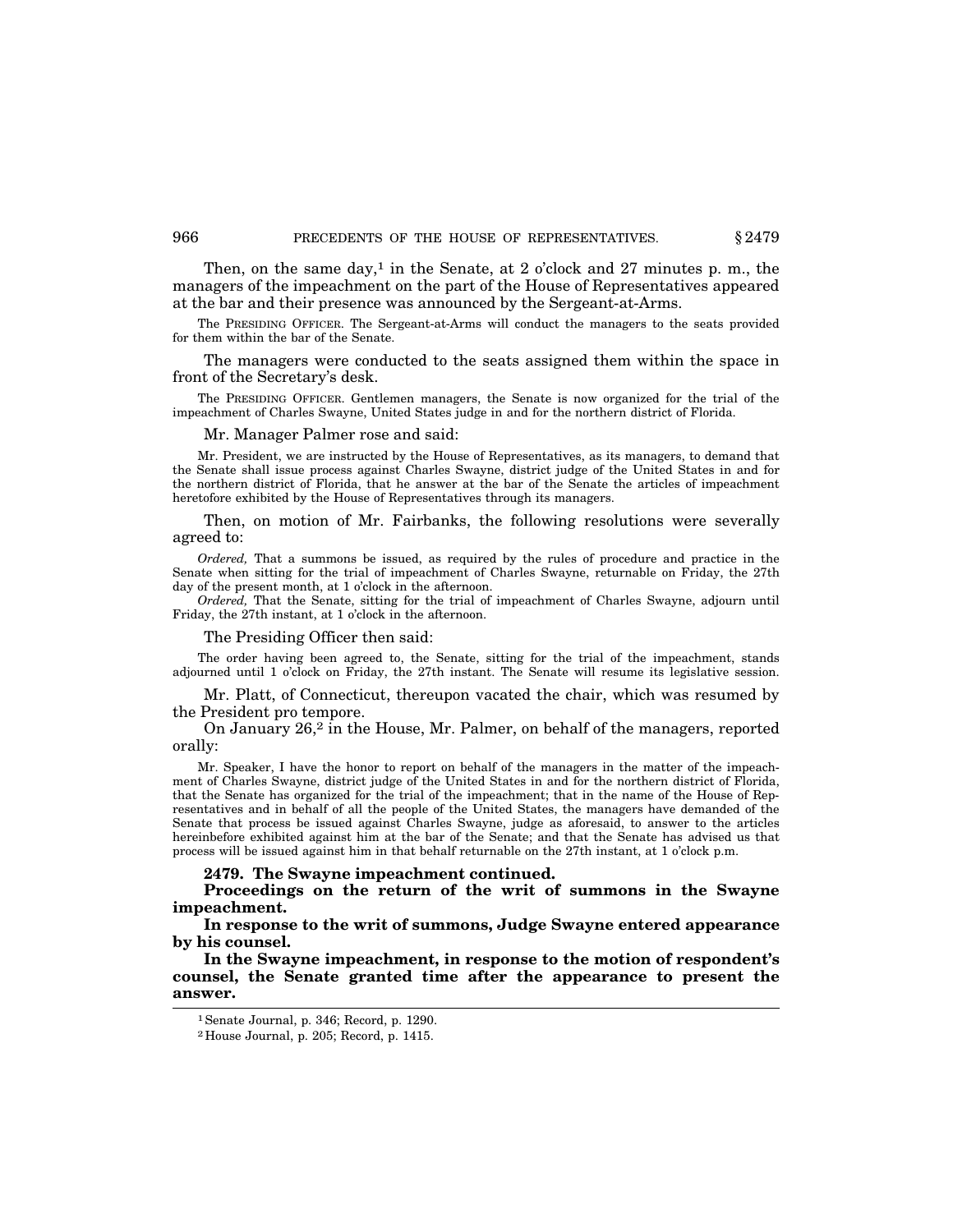**The managers and respondent in the Swayne case were directed to furnish a list of their witnesses to the Sergeant-at-Arms of the Senate.**

## **The oath to Senators in the Swayne impeachment trial was administered by the Presiding Officer after the organization was completed.**

On January  $27<sup>1</sup>$  in the Senate, the President pro tempore said:

The hour of 1 o'clock, to which the Senate sitting as a court in the impeachment of Judge Charles Swayne adjourned, has arrived. Will the Senator from Connecticut [Mr. Platt] please take the chair?

Mr. Platt, of Connecticut, thereupon took the chair as Presiding Officer.

The PRESIDING OFFICER. The Sergeant-at-Arms will make the opening proclamation.

The SERGEANT-AT-ARMS. Hear ye, hear ye, hear ye. All persons are commanded to keep silence on pain of imprisonment while the Senate of the United States is sitting for the trial of the articles of impeachment exhibited by the House of Representatives against Charles Swayne, judge of the district court of the United States in and for the northern district of Florida.

The PRESIDING OFFICER. The Secretary will now call the names of those Senators who have not been sworn, and such of those Senators as are present in the Chamber will, as their names are called, advance to the desk and take the oath.

The Secretary called the names of the Senators who had not been heretofore sworn, whereupon Senators Blackburn, Depew, Dryden, Knox, and McLaurin advanced to the area in front of the Secretary's desk, and the oath was administered to them by the Presiding Officer.2

Mr. Charles W. Fairbanks, of Indiana, then offered this resolution, which was agreed to, as follows:

*Resolved,* That the Secretary inform the House of Representatives that the Senate is sitting in its Chamber and ready to proceed with the trial of the impeachment of Charles Swayne.3

At 1 o'clock and 7 minutes p. m. the Assistant Sergeant-at-Arms announced the managers on the part of the House of Representatives.

The PRESIDING OFFICER. The managers will be admitted and conducted to the seats provided for them within the bar of the Senate.

The managers were conducted to seats provided in the space in front of the Secretary's desk on the left of the Chair, namely: Hon. Henry W. Palmer, of Pennsylvania; Hon. Marlin E. Olmsted, of Pennsylvania; Hon. James B. Perkins, of New York; Hon. Henry D. Clayton, of Alabama; Hon. David A. De Armond, of Missouri, and Hon. David H. Smith, of Kentucky.

At 1 o'clock and 14 minutes p. m. Hon. Anthony Higgins and Hon. John M. Thurston, counsel for the respondent, Charles Swayne, entered the Senate Chamber and were conducted to the seats assigned them in the space in front of the Secretary's desk on the right of the Chair.

The PRESIDING OFFICER. The Secretary will read the minutes of the proceedings of the last session of the Senate while sitting in the trial of the impeachment of Charles Swayne.

The Secretary read the Journal of proceedings of the Senate, sitting for the trial of the impeachment, of Tuesday, January 24, 1905.

<sup>1</sup>Senate Journal, p. 346; Record, pp. 1449–1451.

<sup>2</sup>The House managers called the attention of the Senate to the law permitting the Presiding Officer to administer the oath.

<sup>3</sup>This message was duly received in the House, Record, p. 1479.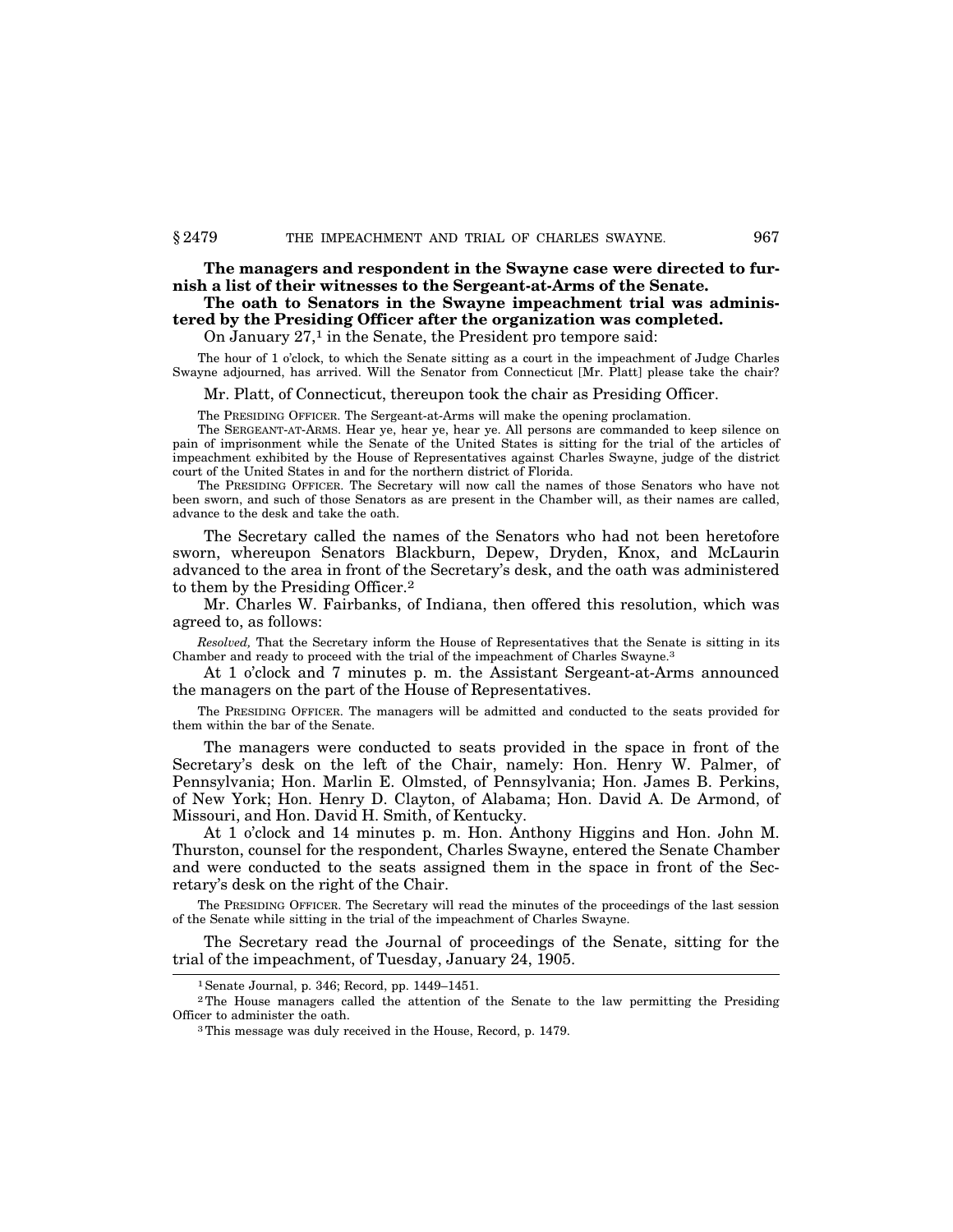#### 968 **PRECEDENTS OF THE HOUSE OF REPRESENTATIVES.**  $§ 2479$

The PRESIDING OFFICER. The Secretary will now read the return of the Sergeant-at-Arms to the summons directed to be served.

## The Secretary read the following return appended to the writ of summons:

The foregoing writ of summons, addressed to Charles Swayne, and the foregoing precept, addressed to me, were duly served upon the said Charles Swayne by delivery to and leaving with him true and attested copies of the same at 1215 Tatnall street, Wilmington, Del., the residence of Henry G. Swayne, on Tuesday, the 24th day of January, 1905, at 7 o'clock and 45 minutes in the afternoon of that day.

## DANIEL M. RANSDELL, *Sergeant-at-Arms United States Senate.*

The PRESIDING OFFICER. The Secretary will now administer to the Sergeant-at-Arms an oath in support of the truth of his return.

## The Secretary (Mr. Charles G. Bennett) administered the following oath to the Sergeant-at-Arms:

You, Daniel M. Ransdell, Sergeant-at-Arms of the Senate of the United States, do solemnly swear that the return made by you upon the process issued on the 24th day of January, 1905, by the Senate of the United States against Charles Swayne, is truly made, and that you have performed such service as therein described: So help you God.

The SERGEANT-AT-ARMS. I do so swear.

The PRESIDING OFFICER. The Sergeant-at-Arms will make proclamation.

The SERGEANT-AT-ARMS. Charles Swayne, Charles Swayne, Charles Swayne, judge of the district court of the United States for the northern district of Florida: Appear and answer to the articles of impeachment exhibited by the House of Representatives against you.

Mr. HIGGINS. Mr. President, on behalf of the respondent, Charles Swayne, I beg to enter the following appearance:

#### *To the honorable the Senate of the United States, sitting as a Court of Impeachment:*

I, Charles Swayne, judge of the district court of the United States in and for the northern district of Florida, now present in the city of Washington, having been served with a summons to be in the city of Washington on the 27th day of January, 1905, at 1 o'clock afternoon, to answer certain articles of impeachment presented against me by the honorable the House of Representatives of the United States, do hereby enter my appearance by my counsel, Anthony Higgins and John M. Thurston, who have my warrant and authority therefor, and who are instructed by me to ask this court for a reasonable time for the preparation of my answer to said articles.

#### CHARLES SWAYNE.

Dated at Washington, D. C., this 27th day of January, A. D. 1905.

I ask this be filed, and I submit a copy for the managers.

The PRESIDING OFFICER. It will be placed on file.

Mr. THURSTON. On behalf of the respondent we make the following motion:

In the Senate of the United States, sitting as a court of impeachment. The United States of America *v.* Charles Swayne. Upon articles of impeachment presented by the House of Representatives of the United States of America.

The respondent, by his counsel, now comes and moves the court to grant him the period of seven days in which to prepare and present his answer to the articles of impeachment presented against him herein.

> ANTHONY HIGGINS. JOHN M. THURSTON.

#### Then, on motion of Mr. Fairbanks, it was

*Ordered,* That the respondent present his answer to the articles of impeachment at 12 o'clock and 30 minutes post meridian on the 3d day of February next.

Also, on motion of Mr. Fairbanks, at the suggestion of the managers, it was

*Ordered,* That lists of witnesses be furnished the Sergeant-at-Arms by the managers and the respondent, who shall be subpoenaed by him to appear on the 10th day of February, at 1 o'ciock post meridian.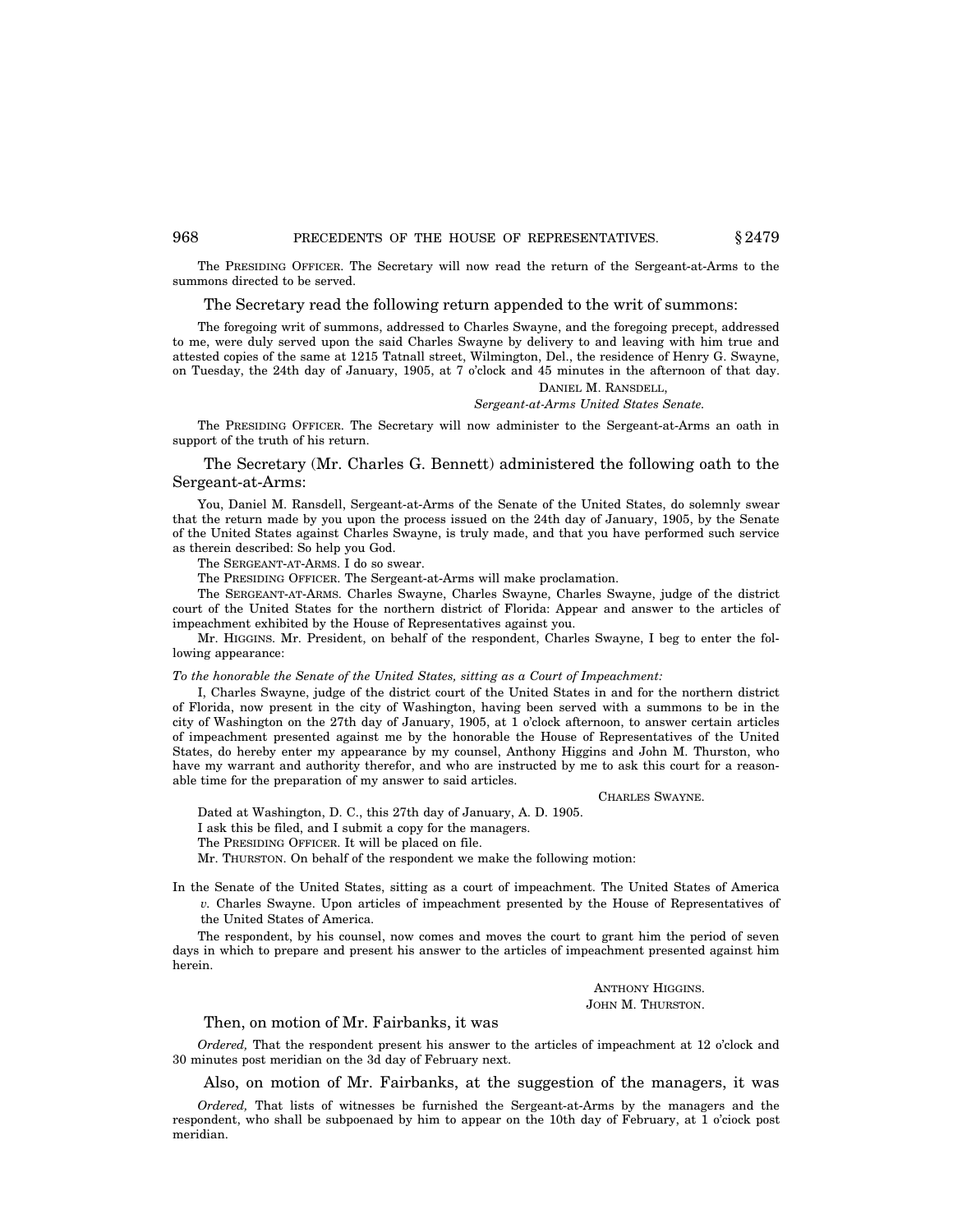A proposition of the managers that the trial proceed on the 13th of February was objected to by counsel for respondent, who suggested the 10th of February instead, and it was not pressed.

Then, on motion of Mr. Fairbanks, the Senate, sitting for the trial of the impeachment, adjourned until Friday, February 3, 1905, at 12.30 o'clock p. m.

The managers on the part of the House and the counsel for the respondent withdrew from the Chamber.

The President pro tempore resumed the Chair.

**2480. The Swayne impeachment continued.**

**Forms and ceremonies in the Senate at the session for receiving respondent's answer in the Swayne case.**

**Proclamation of the Sergeant-at-Arms at opening of session of the Senate sitting for the Swayne impeachment trial.**

**At the presentation of the answer in the Swayne case the respondent was represented by his counsel.**

**Rule of the Senate in the Swayne trial for submitting of requests or applications by managers or counsel.**

**Rule governing the Senators in the Swayne trial as to colloquys and questions.**

On February  $3<sup>1</sup>$  in the Senate,

The PRESIDENT pro tempore (at 12 o'clock and 30 minutes p. m.). The hour has arrived to which the Senate sitting as a court of impeachment adjourned, and the Senator from Connecticut will please take the chair.

Mr. Platt, of Connecticut, assumed the chair.

The PRESIDING OFFICER (Mr. Platt, of Connecticut). The Senate is now sitting for the trial of the impeachment of Charles Swayne, a judge of the United States in and for the northern district of Florida. The Sergeant-at-Arms will make proclamation.

The Sergeant-at-Arms made proclamation as follows:

Hear ye, hear ye, hear ye. All persons are commanded to keep silence, on pain of imprisonment, while the Senate of the United States is sitting for the trial of the articles of impeachment exhibited by the House of Representatives of the United States against Charles Swayne, judge of the district court of the United States in and for the northern district of Florida.

The oath was then administered to certain Senators not previously sworn.

The PRESIDING OFFICER. The Sergeant-at-Arms will notify the managers, if they are in waiting, that the Senate is ready to proceed.

At 12 o'clock and 32 minutes p. m. the managers on the part of the House of Representatives were announced, and they were conducted by the Assistant Sergeant-at-Arms to the seats assigned them in the area in front of the Secretary's desk.

The PRESIDING OFFICER. The Sergeant-at-Arms will also notify the counsel for the respondent.

Mr. Anthony Higgins and Mr. John M. Thurston, counsel for the respondent, entered the Chamber and were assigned to the seats provided for them in the area in front of the Secretary's desk.

The PRESIDING OFFICER. The Journal of the proceedings of the last session of the Senate sitting for the trial of the impeachment of Charles Swayne will now be read.

<sup>1</sup>Senate Journal, p. 347; Record, pp. 1818–1832.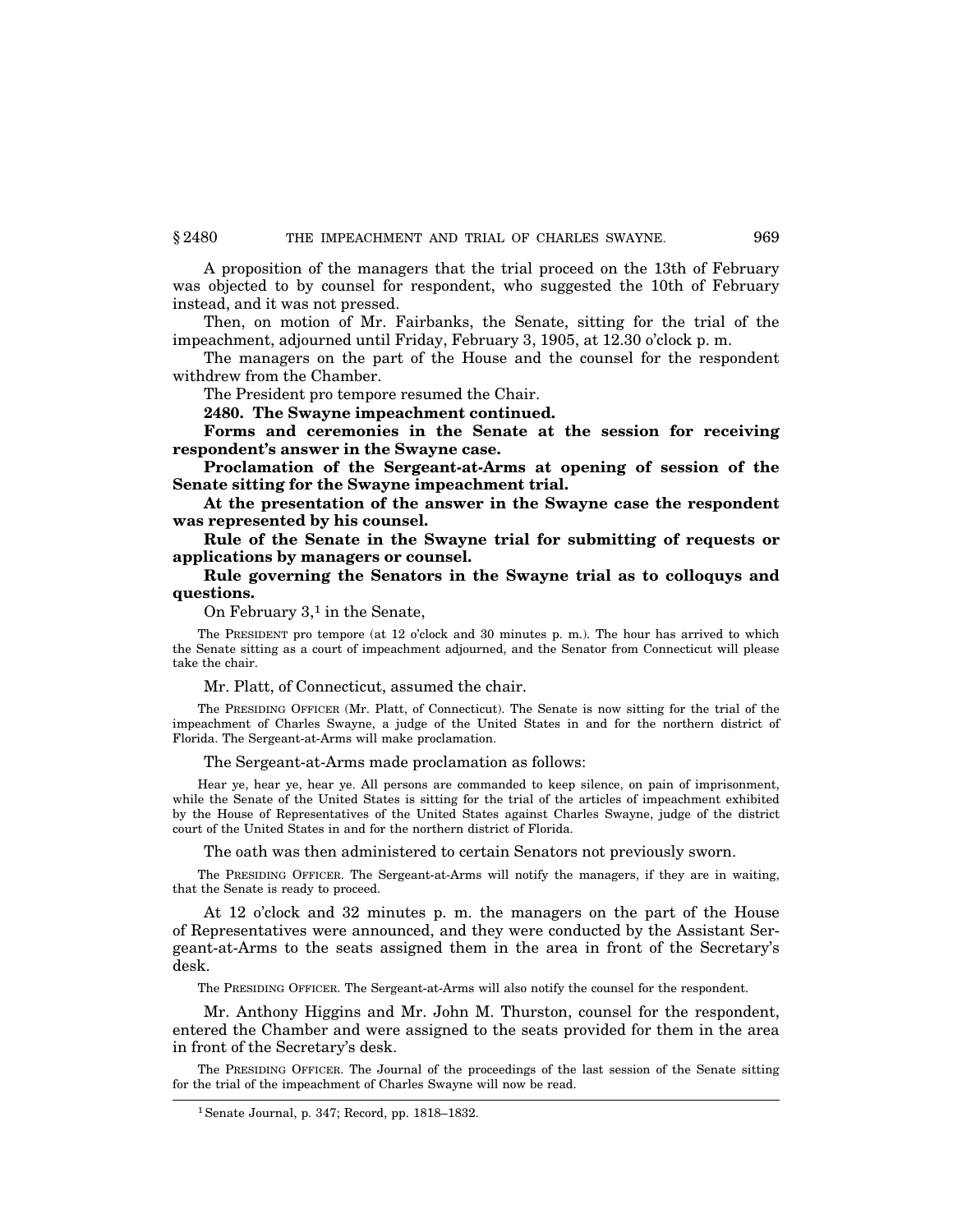The Journal of the proceedings of the Senate sitting as a court on Friday, January 27, 1905, was read and approved.

#### Then, on motion of Mr. Augustus O. Bacon, a Senator from Georgia, it was—

*Ordered,* That in all matters relating to the procedure of the Senate sitting in the trial of the impeachment of Charles Swayne, judge of the district court of the United States in and for the northern district of Florida, whether as to form or otherwise, the managers on the part of the House, or the counsel representing the respondent, may submit a request or application orally to the Presiding Officer, or, if required by him or requested by any Senator, shall submit the same in writing.

In all matters relating immediately to the trial, such as the admission, rejection, or striking out of evidence, or other questions usually arising in the trial of causes in courts of justice, if the managers or counsel for the respondent desire to make any application, request, or objection, the same shall be addressed directly to the Presiding Officer and not otherwise.

It shall not be in order for any Senator to engage in colloquy, or to address questions either to the managers on the part of the House or the counsel for the respondent, nor shall it be in order for Senators to address each other, but they shall address their remarks directly to the Presiding Officer.

#### **2481. The Swayne impeachment continued.**

**The answer of Judge Swayne to the articles of impeachment.**

**Judge Swayne's answer was signed by himself and his counsel.**

**The answer of Judge Swayne as to the first seven articles raised a question as to the jurisdiction of the Senate to try the charges.**

Then Mr. Thurston, of counsel for the respondent, said:

Mr. President, counsel for the respondent now come, and for answer of said Charles Swayne under impeachment herein say:

And the said Charles Swayne, named in said articles of impeachment, comes before the honorable Senate of the United States, sitting as a court of impeachment, and says that this honorable court ought not to have or take further cognizance of the first of said articles of impeachment so exhibited and presented against him, because, he says, the facts set forth in said first article do not, if true, constitute an impeachable high crime and misdemeanor as defined in the Constitution of the United States.

And now, not waiving the foregoing plea to the jurisdiction of the honorable Senate of the United States, sitting as a court of impeachment, as to said first article, the said respondent, saving to himself all advantages of exception to said first article, for answer thereto saith:

He admits that on the 20th day of April, 1897, at Waco, in the State of Texas, acting as United States judge in and for the northern district of Florida, he made and presented to R. N. Love, the United States marshal in and for the northern district of Texas, the certificate in writing as set forth in the said first article, and did then and there receive from the said R. N. Love, United States marshal as aforesaid, the sum of \$230 in full payment of the account certified to as aforesaid, and the respondent says that he then and there believed, and still believes and insists, that, under the true meaning and intent of the statutes of the United States allowing the expenses of a district judge of the United States for travel and expenses while holding court outside of his own district, the said claim was just and in strict accordance with the provisions of the law of Congress in that respect enacted; and he denies that he then and there knew or believed said claim to be false, as set forth in said article; and he denies that he signed and presented the said certificate for the purpose of obtaining payment of any false claim; and he denies that he then and there made and used a false certificate knowing or believing said certificate to be false. [Etc., specifying at length.]

\* \* \* And respondent says that he attaches to this, his answer to the said article 1, copies of certificates of the honorable the Secretary of the Treasury, marked, respectively, Exhibits A et seq., and asks that the same be accepted and taken as a part of this his answer to the said article 1. \*

These exhibits were attached, not at the end of the answer, but at the end of article first.

To articles second and third, which related to the offense set forth in article 1, answer was made in similar form.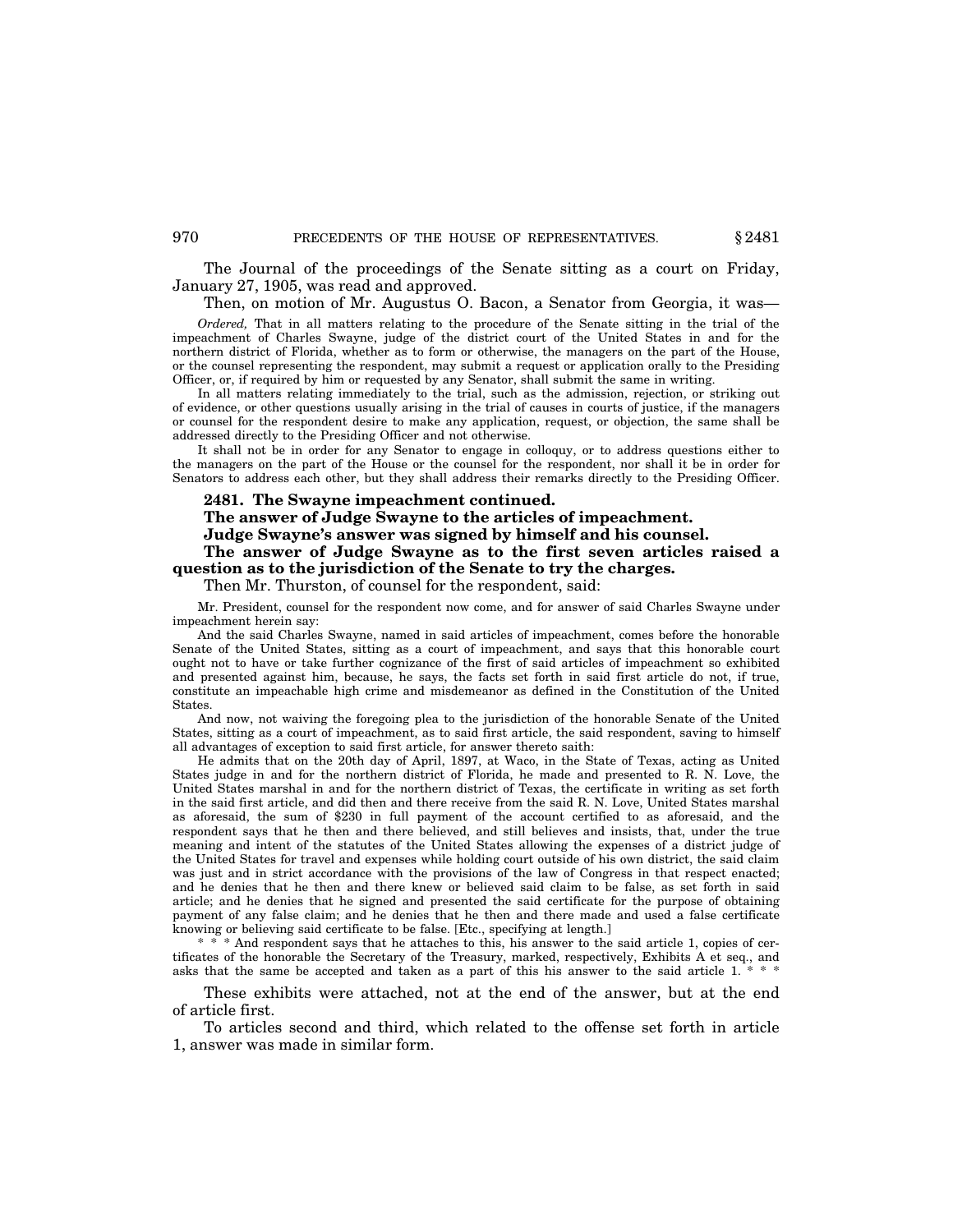#### As to article 4, the answer says:

And the said Charles Swayne, named in the articles of impeachment, says that this honorable court ought not to have or take further cognizance of the fourth of said articles of impeachment so exhibited and presented against him, because, he says, the facts set forth in the said fourth article do not, if true, constitute an impeachable high crime and misdemeanor as defined in the Constitution of the United States.

And now, not waiving the foregoing plea to the jurisdiction of the honorable Senate of the United States, sitting as a court of impeachment, as to said fourth article, the said respondent, saving to himself all advantages of exception to said fourth article, for answer thereto saith:

He admits that he was duly appointed, confirmed, and commissioned as a district judge of the United States in and for the northern district of Florida, and that he had entered upon the duties of his office prior to 1893 and had continued in the performance of the duties and in the exercise of his office of judge up to the present time.

He denies that at the time specified in said article 4, to wit, A. D. 1893, he did unlawfully appropriate to his own use, without making compensation to the owner, a certain railway car belonging to the Jacksonville, Tampa and Key West Railroad Company, for the purposes stated in said article 4, or for any other purpose or purposes whatsoever; and as to the true facts of the transaction referred to in said article 4, he says, etc.

To article 5, which related to the same offense as article 4, a similar answer was given.

#### As to article 6 the answer was:

And the said Charles Swayne, named in said articles of impeachment, says that this honorable court ought not to have or take further cognizance of the sixth of said articles of impeachment so exhibited and presented against him, because, he says, the facts set forth in said sixth article do not, if true, constitute an impeachable high crime and misdemeanor as defined in the Constitution of the United **States**.

And now, not waiving the foregoing plea to the jurisdiction of the honorable Senate of the United States, sitting as a court of impeachment, as to said sixth article, the said respondent, saving to himself all advantages of exceptions to said sixth article, for answer thereto saith:

He admits that prior to the year 1900 he had been duly appointed, confirmed, and commissioned as judge of the United States in and for the northern district of Florida, and had entered upon the duties of his office, and that he was in the exercise of his office as judge as aforesaid at all times in the said article specified and as therein alleged.

The respondent denies that he did not acquire a residence in the northern district of Florida and did not, within the intent and meaning of the five hundred and fifty-first section of the Revised Statutes of the United States, reside in said district from the 23d day of July, 1894, to the 1st day of October, 1900; and denies that he violated said section; and denies that he was and is guilty of a high misdemeanor in office as charged in said article 6.

The respondent further says, etc.

As to article 7, which related to the same offense as set forth in article 6, the answer is similar.

As to the remaining articles, relating to the contempt cases, the answer begins as to each with a saving clause, and proceeds generally as follows:

And the said respondent, saving to himself all advantages of exception or otherwise to article 8 of the said articles of impeachment, for answer thereto saith:

He admits that prior to the 12th day of November, A. D. 1901, he had been duly appointed, confirmed, and commissioned as a district judge of the United States in and for the northern district of Florida, and had entered upon the duties of his office prior to said date, and continued in the performance of the duties and in the exercise of his office of judge up to the present time, and he says that at all the times mentioned in said article 8 he was exercising and performing the duties of a district judge in and for the northern district of Florida, and that on the 12th day of November, A. D. 1901, he was holding a session of the district and circuit court of said district at the city of Pensacola, in the State of Florida,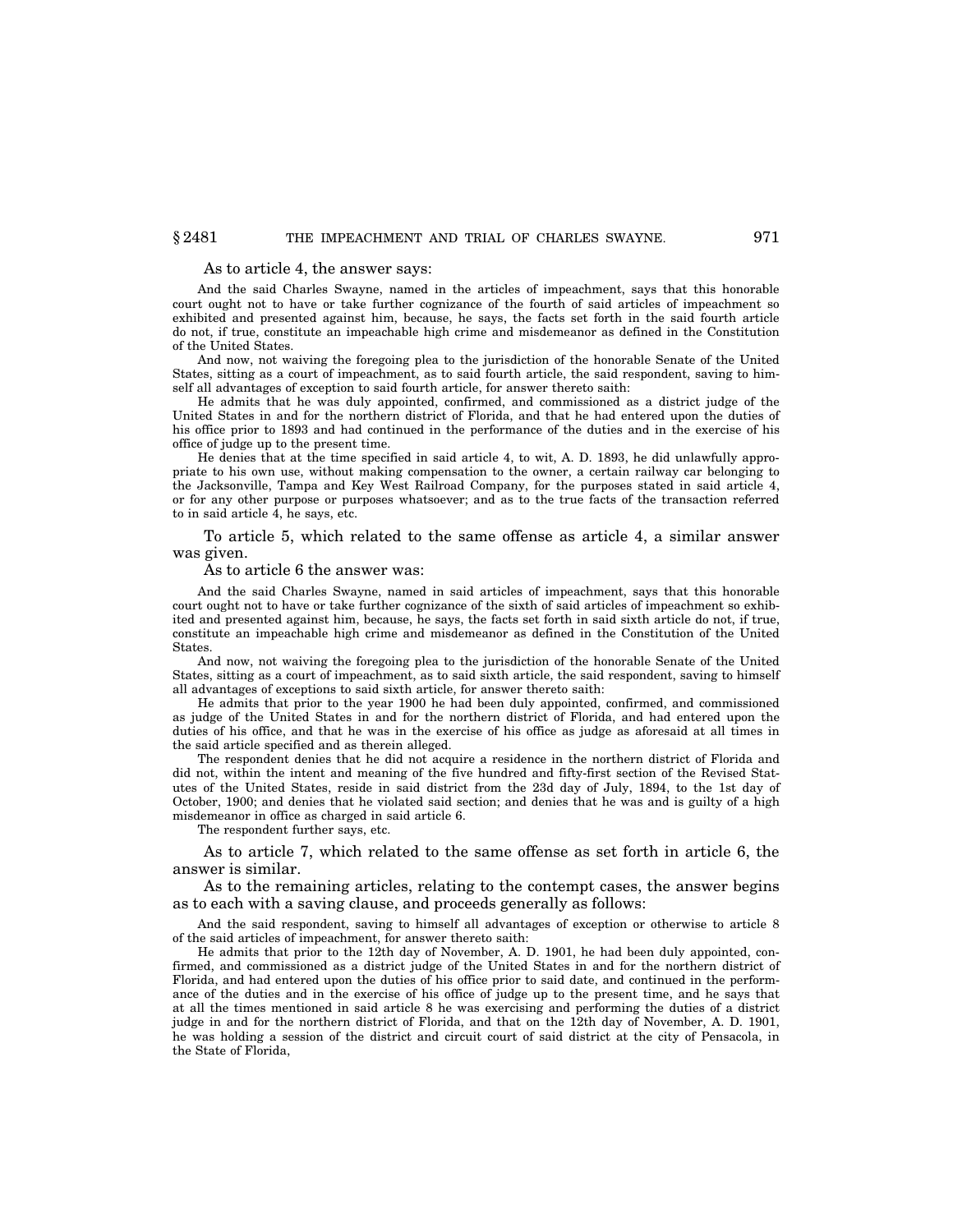and he admits that on said date he did adjudge guilty of contempt of court and impose a fine of \$100 upon and commit to prison for a period of ten days one E. T. Davis, an attorney and counselor at law, as set forth in said article 8, but he denies that said judicial action on his part was malicious or unlawful, and, on the contrary, he insists and asserts that said judgment was rendered and said sentence imposed by him from a high sense of judicial and public duty, and that upon the proceedings then pending and heard before him he could not have done otherwise than to have adjudged the said E. T. Davis guilty of the contempt of court stated in said article 8.

Respondent, further answering, says, etc.

#### And in conclusion the form of the answer was:

And this respondent, in submitting to this honorable court this his answer to the articles of impeachment exhibited against him, respectfully reserves leave to amend and add to the same from time to time as may become necessary or proper and when said necessity and propriety shall appear.

ANTHONY HIGGINS, JOHN M. THURSTON,

*Of Counsel for Respondent.*

## **2482. The Swayne impeachment continued.**

## **Forms of procedure of authorizing, preparing, and presenting the replication in the Swayne impeachment trial.**

Mr. Manager Palmer then asked <sup>1</sup> that the following order be agreed to:

*Ordered,* That the managers have time until Monday next, at 2 p. m., to consult the House of Representatives on the subject of filing exceptions, demurrer, or replication to the answer of the respondent, and that they be furnished with a copy of the said answer.

Mr. Charles W. Fairbanks, a Senator from Indiana, proposed instead an order which, after a reference to the precedent of the Belknap trial, and some modification as to time, was agreed to as follows:

*Ordered,* That the managers on the part of the House be allowed until the 6th day of February instant, at 2 o'clock in the afternoon, to present a replication, or other pleading, of the House of Representatives to the answer of the respondent. That any subsequent pleadings, either on the part of the managers or of the respondent, shall be filed with the Secretary of the Senate, of which notice shall be given to the House of Representatives and the respondent respectively, so that all pleadings shall be closed on or before the 9th day of February instant, and that the trial shall proceed on the 10th day of February instant, at 2 o'clock p.m.

Then, on motion of Mr. Manager Palmer, the following order was agreed to:

*Ordered,* That the Secretary of the Senate communicate to the House of Representatives an attested copy of the answer of Charles Swayne, judge of the United States in and for the northern district of Florida, to the articles of impeachment, and also a copy of the foregoing order.

After an order had been made for printing the articles and the answer as documents, the Senate, "sitting as a court of impeachment,"<sup>2</sup> adjourned until Monday, February 6, 1905, at 2 o'clock p. m.

The managers on the part of the House and the counsel for the respondent retired from the Chamber.

The President pro tempore resumed the chair.

On February  $4<sup>3</sup>$  a message from the Senate transmitted to the House an attested copy of the respondent's answer, which was referred to the managers.

CHAS. SWAYNE.

<sup>1</sup>Senate Journal, p. 359; Record, p. 1831.

<sup>&</sup>lt;sup>2</sup>These words appear in the Record. The Senate Journal (p. 359) speaks of the "Senate sitting for the trial.''

<sup>3</sup> House Journal, p. 259; Record, p. 1887.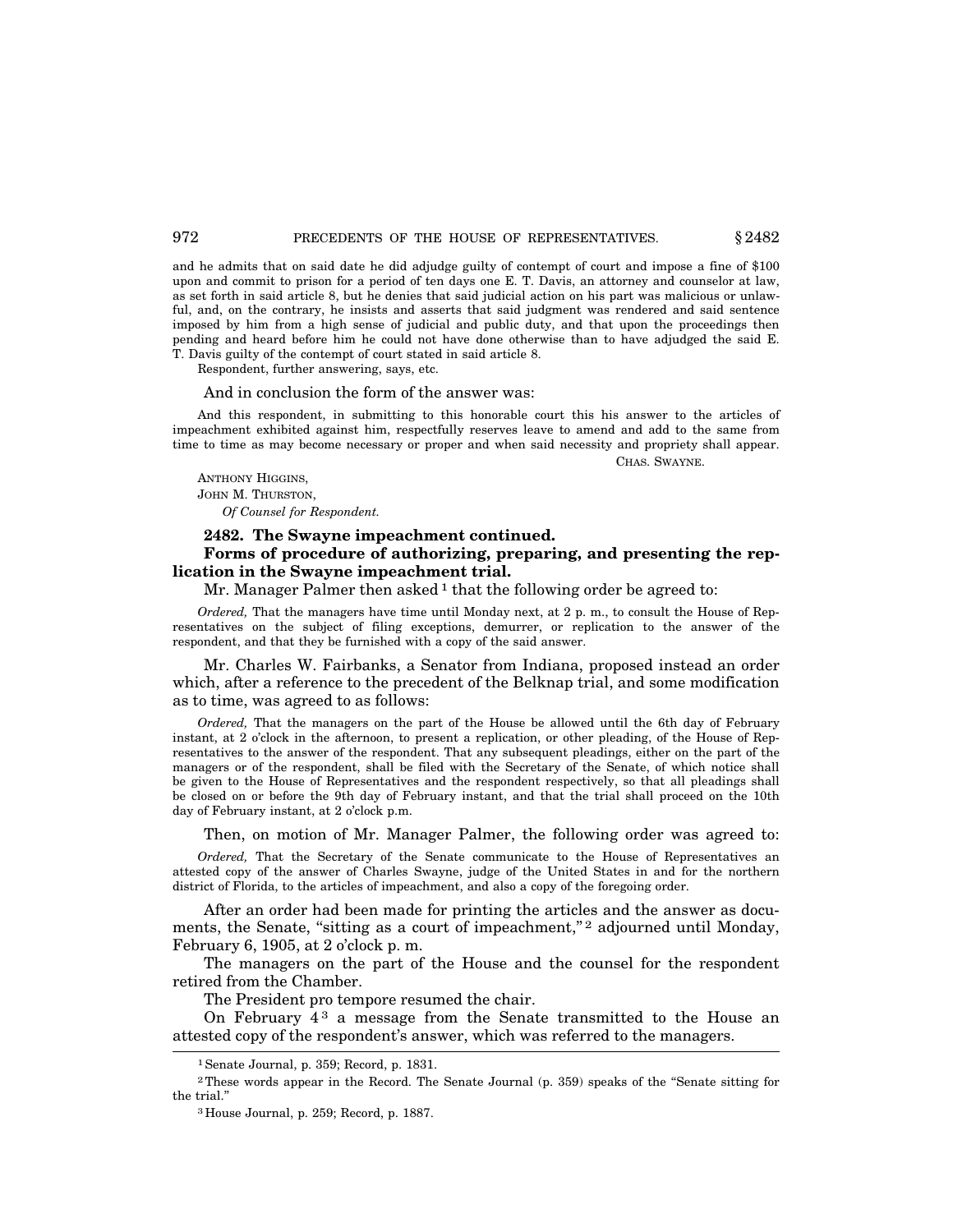The message also transmitted the resolution of the Senate fixing a time for the filing of the replication and further pleadings.

On February,  $6<sup>1</sup>$  in the House, Mr. Palmer, from the managers, reported the following replication, which was agreed to without debate or division:

Replication by the House of Representatives of the United States of America to the answer of Charles Swayne, judge of the United States in and for the northern district of Florida, to the articles of impeachment exhibited against him by the House of Representatives.

The House of Representatives of the United States have considered the several answers of Charles Swayne, district judge of the United States in and for the northern district of Florida, to the several articles of impeachment against him by them exhibited in the name of themselves and of all the people of the United States, and reserving to themselves all advantage of exception to the insufficiency, irrelevancy, and impertinency of his answer to each and all of the several answers of impeachment exhibited against the said Charles Swayne, judge as aforesaid, do deny each and every averment in said several answers, or either of them, which denies or traverses the acts, intents, crimes, or misdemeanors charged against Charles Swayne in said articles of impeachment or either of them; and for replication to said answer, do say that said Charles Swayne, district judge of the United States in and for the northern district of Florida, is guilty of the high crimes and misdemeanors mentioned in said articles, and that the House of Representatives are ready to prove the same.

Then, on motion of Mr. Palmer, it was also—

*Resolved,* That a message be sent to the Senate by the Clerk of the House informing the Senate that the House of Representatives has adopted a replication to the answer of Charles Swayne, judge of the northern district of Florida, to the articles of impeachment exhibited against him and that the same will be presented to the Senate by the managers on the part of the House.

And also, that the managers have authority to file with the Secretary of the Senate, on the part of the House, any subsequent pleadings they shall deem necessary.

This message was communicated to the Senate very soon thereafter,<sup>2</sup> and received during the legislative session.

On the same day, at 2 p. m., the Senate 3 went into session for the trial in the usual form, and after the reading of the Journal, the Presiding Officer laid before the Senate sitting for the trial the message which had been received during the legislative session.

Thereupon Mr. Palmer, for the managers, who were in attendance, presented and read the replication.

Thereupon the Presiding Officer asked:

Have the managers anything further to offer?

Mr. Manager Palmer replied:

Nothing to offer to-day, sir.

The Presiding Officer then said:

Have counsel for the respondent anything to offer?

Mr. Higgins replied:

Should we be advised there is anything further to offer we assume it can be done without a formal meeting of the Senate. It would be merely to join issue, in technical phrase.

<sup>1</sup> House Journal, p. 262; Record, p. 1939.

<sup>2</sup>Senate Journal, p. 174; Record, p. 1915.

<sup>3</sup>Senate Journal, p. 360; Record, p. 1922.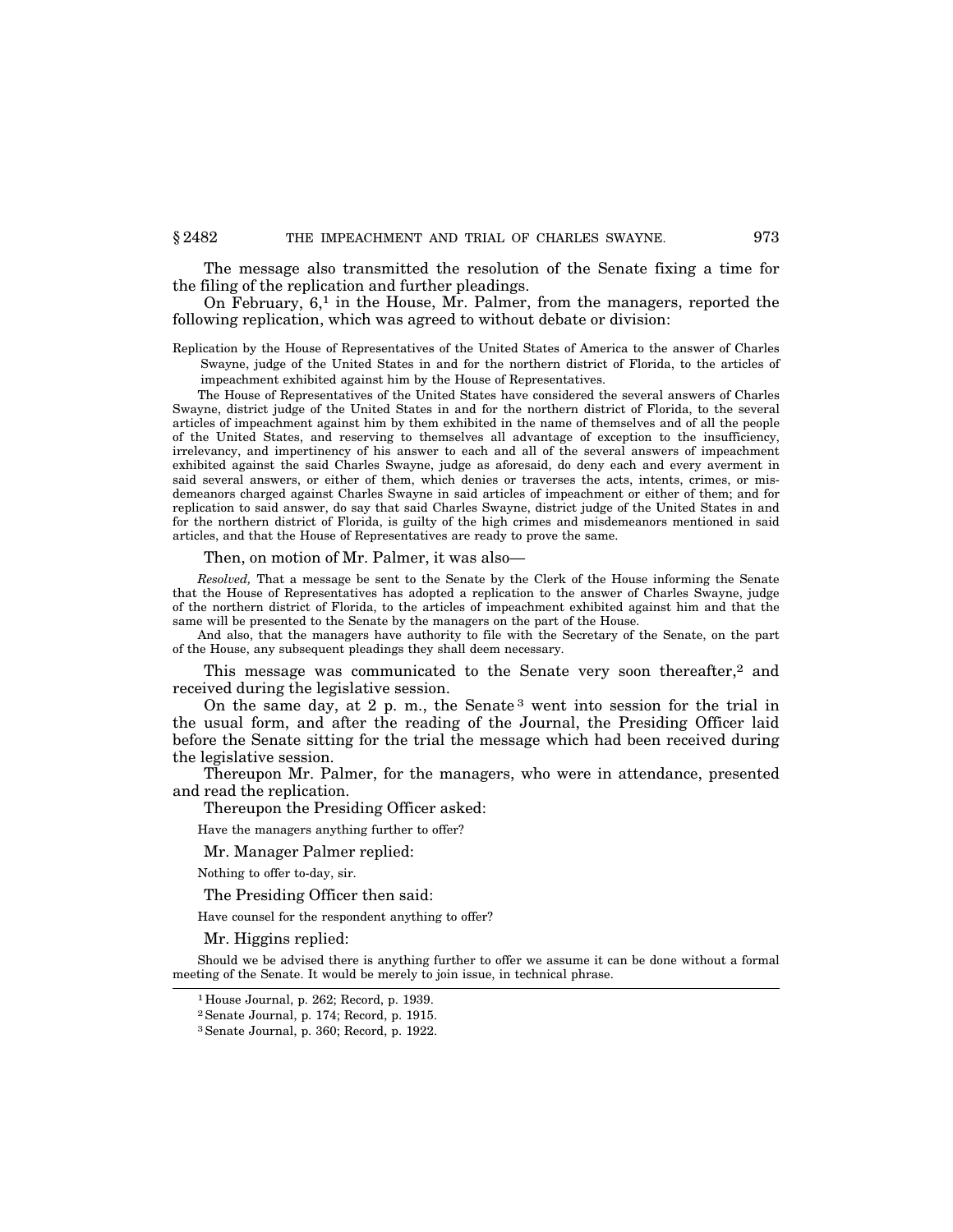The Presiding Officer rejoined:

It may, under the order which bas already been adopted, be filed with the Secretary.

Then, on motion of Mr. Augustus O. Bacon, a Senator from Georgia, it was—

*Ordered,* That the Senate sitting in the trial of impeachment of Charles Swayne adjourn until Friday, the 10th instant, at 1 o'clock p. m.

## **2483. The Swayne impeachment continued.**

**Forms and ceremonies in the Swayne trial during the presentation of testimony.**

**The House of Representatives, although invited by the Senate, did not at any time attend the Swayne trial.**

**The respondent attended during the presentation of testimony and the arguments in the Swayne trial.**

**Instance wherein a witness was examined on the question of issuing process for a witness in the Swayne trial.**

On February  $10<sup>1</sup>$  in the Senate sitting for the trial, Mr. Augustus O. Bacon, a Senator from Georgia, presented the following resolution, which was agreed to:

*Ordered,* That the pleadings in the matter of the impeachment of Charles Swayne having been closed, the Secretary inform the House of Representatives that the Senate is ready to proceed with the trial of said impeachment according to the rule heretofore communicated to the House, and that provision has been made for the accommodation of the House of Representatives and its managers in the Senate Chamber.2

At 1 o'clock and 5 minutes p. m. the managers on the part of the House of Representatives were announced, and they were conducted by the Assistant Sergeant-at-Arms to the seats assigned them in the area in front of the Secretary's desk.

The respondent, Charles Swayne, accompanied by his counsel, Mr. Anthony Higgins and Mr. John M. Thurston, entered the Chamber and took the seats provided for them in the area in front of the Secretary's desk.

The PRESIDING OFFICER. The Journal of the proceedings of the last session of the Senate sitting for the trial of the impeachment of Charles Swayne will now be read.

The Journal of the proceedings of the Senate sitting as a court on Monday, February 6, 1905, was read and approved.

The PRESIDING OFFICER. The Presiding Officer will inquire of the Sergeant-at-Arms whether the names of the witnesses have been furnished him by the managers on the part of the House and by the counsel for the respondent, and whether those witnesses have been summoned for attendance at this time?

The SERGEANT-AT-ARMS. Mr. President, the names of the witnesses for both the managers on the part of the House of Representatives and the respondent have been furnished me and have been served, and many of the witnesses are now in the city.

Then, on motion of Mr. Charles W. Fairbanks, a Senator from Indiana, the following orders were severally agreed to:

*Ordered,* That the proceedings of the Senate sitting in the trial of impeachment of Charles Swayne be printed daily for the use of the Senate as a separate document.

<sup>1</sup>Senate Journal, p. 360; Record, p. 2229.

<sup>2</sup> No action was taken by the House, and it did not attend the proceedings at any time.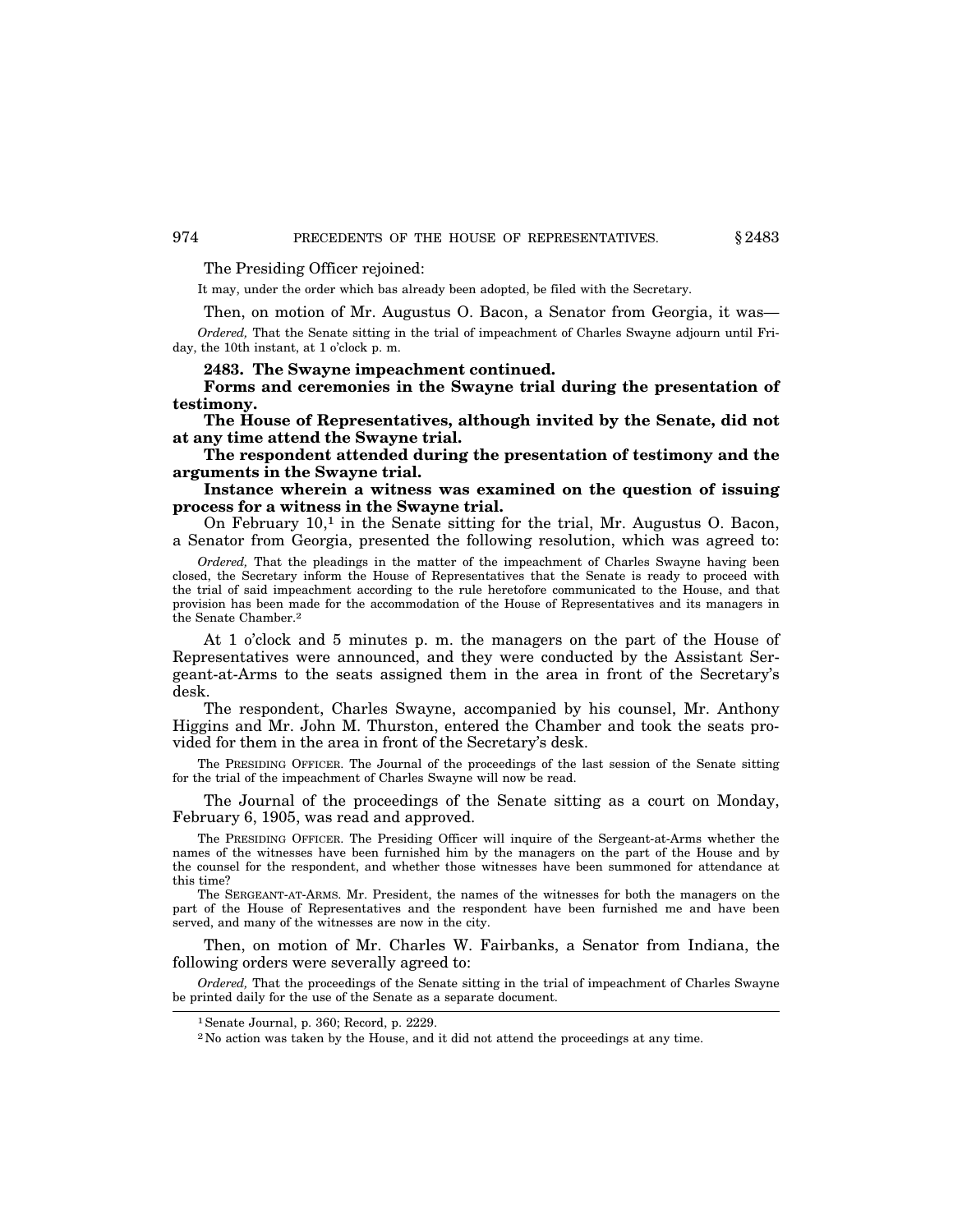*Ordered,* That the daily sessions of the Senate sitting in the trial of impeachment of Charles Swayne, shall, unless otherwise ordered, commence at 2 o'clock in the afternoon and continue until 5 o'clock in the afternoon.

Then, on suggestion of Mr. Manager Palmer, the names of the witnesses were called over to ascertain their presence.

## Then Mr. Manager Palmer stated:

Mr. President, in the case of Joseph H. Durkee, of Jacksonville, Fla., we have a certificate of a physician stating that he is not able to attend. The certificate was sent to the Presiding Officer and by him handed to me, and it has been exhibited to counsel on the other side.

Mr. Durkee is a witness who has been subpoenaed by both sides, and is a material and important witness. I have a witness present who will testify with respect to Mr. Durkee's present condition, and I ask that Mr. B. S. Liddon be summoned to testify what Mr. Durkee's present condition is, for the purpose of moving for an attachment.

Thereupon Mr. Liddon was examined under oath; and then the Presiding Officer announced that the Senate would take into account the issuance of an attachment.

Then Mr. Manager Palmer opened the case for the House of Representatives, setting forth what the managers expected to prove.

Then the introduction of testimony on behalf of the managers began.

This presentation of testimony continued until February  $20<sup>1</sup>$  when Mr. Manager Marlin E. Olmsted, of Pennsylvania, announced that the case of the managers was in.

Immediately thereafter Mr. Anthony Higgins, of counsel for the respondent, proceeded 2 with the opening address in respondent's case. He not only outlined the defense, but entered somewhat into argument on the legal features of the case. Mr. Higgins consumed the remainder of the session on that day, and spoke some time the next day.3

The introduction of testimony on behalf of the respondent then began and continued from day to day.

On February 23 4 the Senate agreed to the following:

*Ordered,* That the session of the Senate sitting this day in the trial of the impeachment of Charles Swayne shall continue until 6 o'clock, when a recess shall be taken until 8 o'clock, and the session shall be continued until 10 o'clock unless otherwise ordered.

#### **2484. The Swayne impeachment continued.**

**The Senate limited the time of the final arguments in the Swayne impeachment trial.**

**The Senate, after deliberation, permitted written arguments to be filed in the Swayne case, but only in such way as would permit reply.**

**Rebuttal evidence was offered by the managers in the Swayne trial. Order of final arguments in the Swayne case.**

On the same day,5 Mr. Charles W. Fairbanks, a Senator from Indiana, offered the following:

*Ordered*, That the managers be allowed five hours for the argument of the case, the time to be divided between them as they may agree, but the concluding oral argument shall be by one manager and shall not exceed one hour.

*Ordered,* That counsel for the respondent be allowed five hours for the argument of the case, the time to be divided between them as they may agree.

<sup>1</sup>Senate Journal, p. 363; Record, p. 2909.

<sup>2</sup> Record, pp. 2909–2915.

<sup>3</sup> Record, pp. 2975–2979.

<sup>4</sup> Record, p. 3142.

<sup>5</sup> Record, pp. 3142–3145.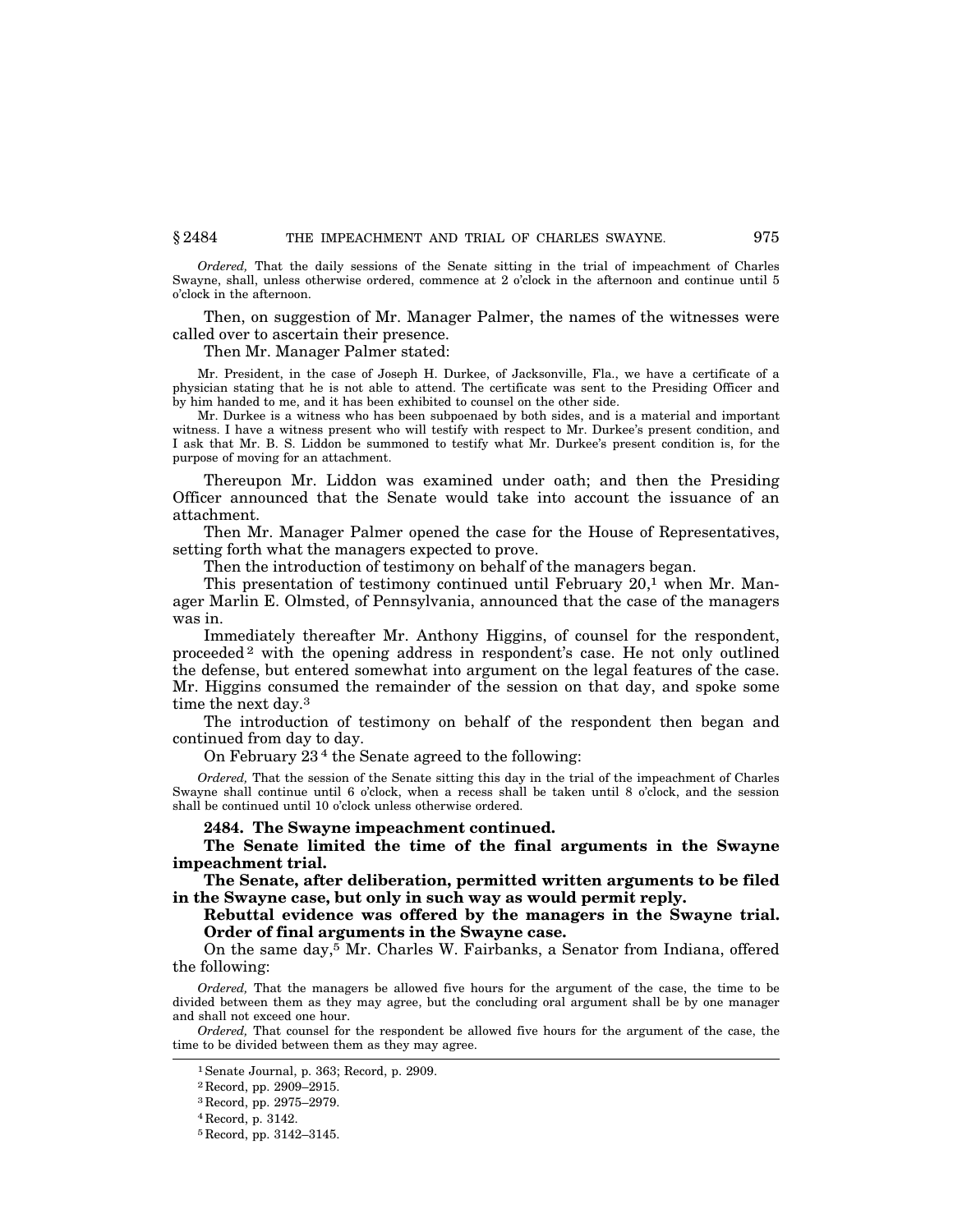These orders were agreed to, but presently the vote was reconsidered on suggestion that the managers would prefer a different division of their time, so that the closing argument might be longer than an hour. So an amendment was adopted to provide that the closing argument by the manager should not exceed one hour and forty minutes. As amended the order was then agreed to.

Thereupon Mr. Manager Henry W. Palmer, of Pennsylvania, offered the following motion:

That any of the managers or counsel for respondent having all or any portion of his argument in manuscript, may deliver a copy of the same to the reporter, and any portion thereof which for lack of time or to save the time of the Senate the managers or counsel shall omit to deliver or read shall be incorporated by the reporter as part of the argument delivered, and any manager who does not address the court may file an argument before the close of the discussion.

#### Mr. Palmer explained the reasons for this motion:

I wish to explain the reason why we ask for this privilege. We have made no objection to curtailing the time, though this is the first time in the history of impeachment trials where the time of the managers has been curtailed. To be sure, the rule of the Senate provides that a case shall be closed by two managers, but there has never been any limit of time. We have consented to curtail the time of the gentlemen who are to speak in this case so that some of them shall have forty-five, some fifty, and some sixty minutes. Of course they will not be able to go over the case and do themselves or the case justice in that length of time. Their arguments can be printed in the Record and can be read afterwards by anybody who desires to read them.

Again, it was ordered by the Senate the other day that a brief on the part of the counsel for respondent should be printed, and a brief of 48 pages was printed about ten days ago, but we never got a chance to look at it until this morning, when it was printed in the Record. That brief pertains to jurisdictional affairs, and it is particularly desired to print a brief of the law of the case to meet the brief on the part of the gentlemen on the other side.

In the course of argument by Senators, Mr. John C. Spooner, of Wisconsin, said:

I can see no objection to the publication or the printing in the Record of any argument on one side which the other side seasonably will have opportunity to peruse and to answer.

This is a case which involves, of course, the interests of the people. It involves vitally the interests of the respondent. Whether technically this is a court or not, it pronounces a sentence or judgment. It is a court or a tribunal of first instance and of last resort. There is no appeal from its decision. If it commits an error, there is no reviewing tribunal.

Nowhere in any judicial tribunal in the country, I think, in a matter involving not simply the right to hold an office, but the right ever to hold an office of honor, trust, or emolument, would it be tolerated that an argument should be made and communicated to the court without opportunity to counsel on the other side to reply to it as fully as they might be advised.

Now, if the managers have some argument to submit in answer to the brief which is printed in the Record this morning, that, I should think, would be entirely proper to be printed, but that the managers shall be permitted to submit to the Senate, after the counsel for the respondent have finished their argument, further argument on any of these charges or these articles I think is against the justice of judicial procedure.

## Mr. John W. Daniel, of Virginia, said:

Mr. President, my disposition would be to vote for any reasonable request made by the managers or by counsel for the respondent here, but I could under no circumstances vote affirmatively on that request. In my opinion it violates the fundamental principles of English and American law. Every accused person is entitled to be present with his counsel, to have an opportunity to hear every charge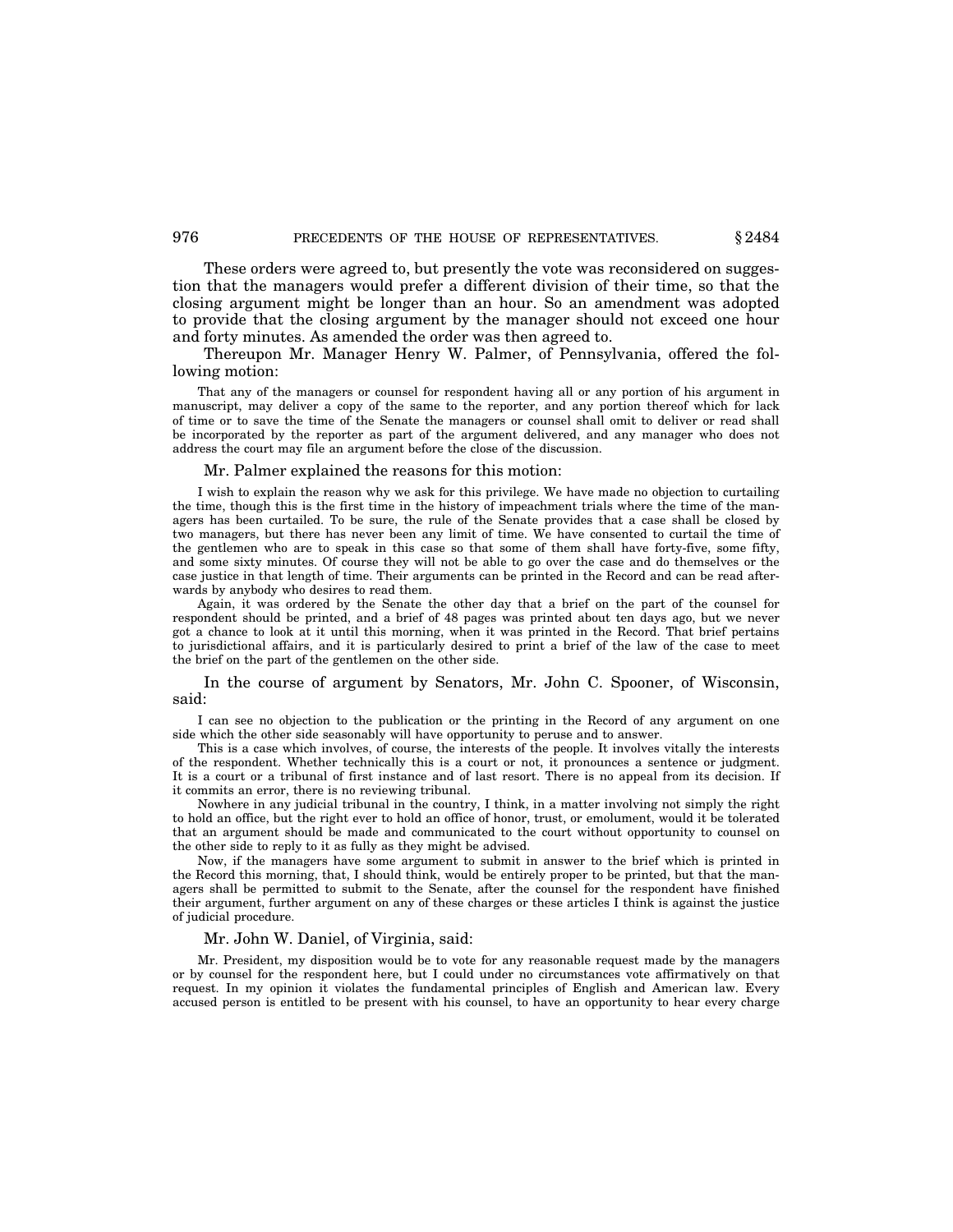and every word of argumentative speech that is made against him, and also to have opportunity to respond thereto. It seems to me that a statement of the case carries an enforcement of its justice. If that request were granted a most serious and grave argument might appear in print after this case was heard, presenting it in aspects which had not occurred either to the accused, to his counsel, or to any of his judges.

In response to these suggestions the proposed order was modified and agreed to as follows:

That any of the managers or counsel for respondent having all or any portion of his argument in manuscript may deliver a copy of the same to the reporter, and any portion thereof, which for lack of time or to save the time of the Senate, the managers or counsel shall omit to deliver or read, shall be incorporated by the reporter as part of the argument delivered, and any manager who does not address the court may file an argument before the close of the discussion: *Provided,* That all briefs and arguments shall be printed before the closing argument for the respondent begins.

On February  $23<sup>1</sup>$  at the evening session, counsel for the respondent announced that their case was closed.

The managers then began the presentation of rebuttal evidence.

The rebuttal evidence being concluded, and the managers having, in accordance with permission already given, submitted a brief to be printed, Mr. John M. Thurston, of counsel for the respondent, on this day (February  $23$ )<sup>2</sup> offered on behalf of the respondent, and by reason of the approaching end of the Congress with consequent pressure of legislative business, to submit the case without argument. This offer was declined by the managers.

Mr. Manager Marlin E. Olmsted, of Pennsylvania, then began the arguments in closing.

On February 24 3 Mr. Manager James B. Perkins, of New York. argued; and was followed by Messrs. Managers Henry D. Clayton, of Alabama, and Samuel L. Powers, of Massachusetts, and they were followed on the same day by Mr. Anthony Higgins, of counsel for the respondent.

On February 25 4 Mr. John M. Thurston, of counsel for the respondent, argued; and then, on the same day, Mr. Manager David A. De Armond, of Missouri, closed the case for the House of Representatives and the people.

**2485. The Swayne impeachment continued.**

**The Senate in secret session framed the rule for voting on the articles impeaching Judge Swayne.**

**The respondent did not attend when the articles in the Swayne case were voted on in the Senate.**

**Forms of voting on the articles and declaring the result in the Swayne impeachment.**

**Judgment of acquittal entered in the Swayne case by direction of the Presiding Officer.**

**The Swayne trial being concluded, the Senate, on motion, adjourned without day.**

<sup>1</sup> Record, p. 3178.

<sup>2</sup> Record, p. 3181.

<sup>3</sup> Record, pp. 3246–3265.

<sup>4</sup> Record, pp. 3365–3383.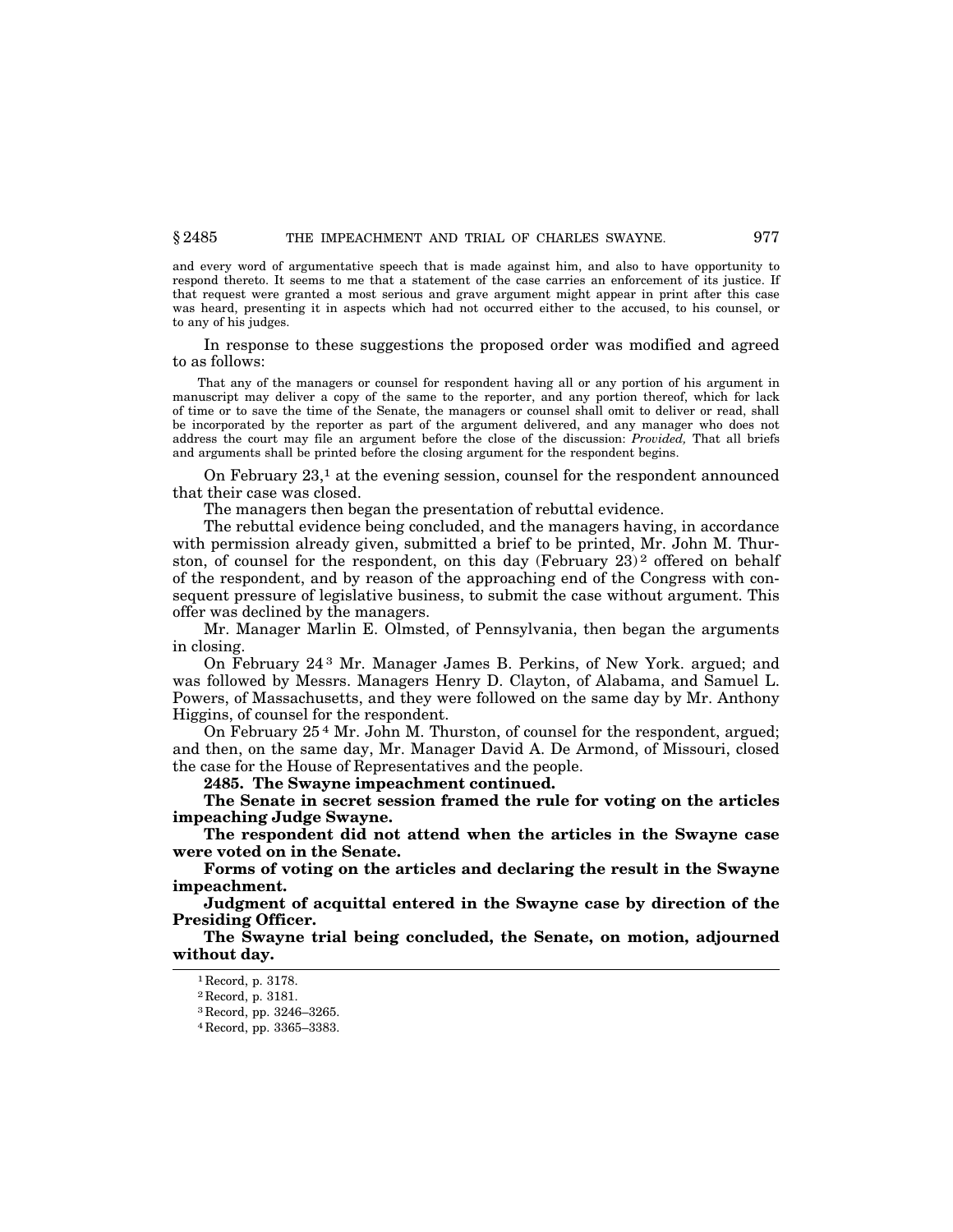## **The Senate announced to the House by message the acquittal of Judge Swayne.**

Then, on the same day,<sup>1</sup> on motion of Mr. Charles W. Fairbanks, a Senator from Indiana, it was ordered that the doors be closed for deliberation.

The managers on the part of the House, the respondent, and counsel for the respondent retired from the Chamber.

The Senate proceeded to deliberate with closed doors, and at the expiration of one hour and thirty-five minutes the doors were reopened.

While the doors were closed,

Mr. Augustus O. Bacon, of Georgia, submitted the following resolution, which was agreed to:

*Resolved,* That on Monday next, the 27th day of February, at 10 o'clock a.m., the Senate shall proceed to vote, without debate, on the several articles of impeachment. The Presiding Officer shall direct the Secretary to read the several articles of impeachment in their regular order. After the reading of each article the Presiding Officer shall put the question following: ''Senators, how say you, is the respondent, Charles Swayne, guilty or not guilty as charged in this article?'' The Secretary will proceed to call the roll for the response of Senators.

Whereupon, when his name is called, each Senator shall arise in his place and give his response "guilty" or "not guilty," and the Secretary shall record the same.

*Resolved,* That the Secretary notify the House of Representatives of the foregoing.

On February 27,<sup>2</sup> in the Senate, the following occurred:

The PRESIDENT pro tempore. The hour of 10 o'clock having arrived, to which the Senate sitting in the impeachment trial adjourned, the Senator from Connecticut will please take the chair.

Mr. Platt, of Connecticut, assumed the chair.

The PRESIDING OFFICER (Mr. Platt, of Connecticut). The Senate is now sitting in the impeachment trial of Charles Swayne. The Sergeant-at-Arms will make proclamation.

The Sergeant-at-Arms made the usual proclamation.

The PRESIDING OFFICER. The Sergeant-at-Arms will see if the managers on the part of the House are in attendance.

The managers on the part of the House (with the exception of Mr. Powers, of Massachusetts, and Mr. Perkins) appeared and were conducted to the seats assigned them.

The PRESIDING OFFICER. The Sergeant-at-Arms will see if the respondent and his counsel are in attendance.

Mr. Higgins and Mr. Thurston, the counsel for the respondent, entered the Chamber and took the seats assigned them.

The PRESIDING OFFICER. The Journal of the last trial day will be read.

The Journal of the proceedings of the Senate sitting for the trial of the impeachment of Charles Swayne Friday, February 24, was read.

The PRESIDING OFFICER. The Secretary will read the first article of impeachment exhibited by the House of Representatives against Charles Swayne.

The Secretary read the first article of impeachment, as follows: \* \* \*

The article having been read, the Presiding Officer put the question:

Senators, how say you, is the respondent, Charles Swayne, guilty or not guilty as charged in this article?

<sup>1</sup>Senate Journal, p. 365; Record, p. 3383.

<sup>2</sup>Senate Journal, pp. 365–369; Record, pp. 3467–3472.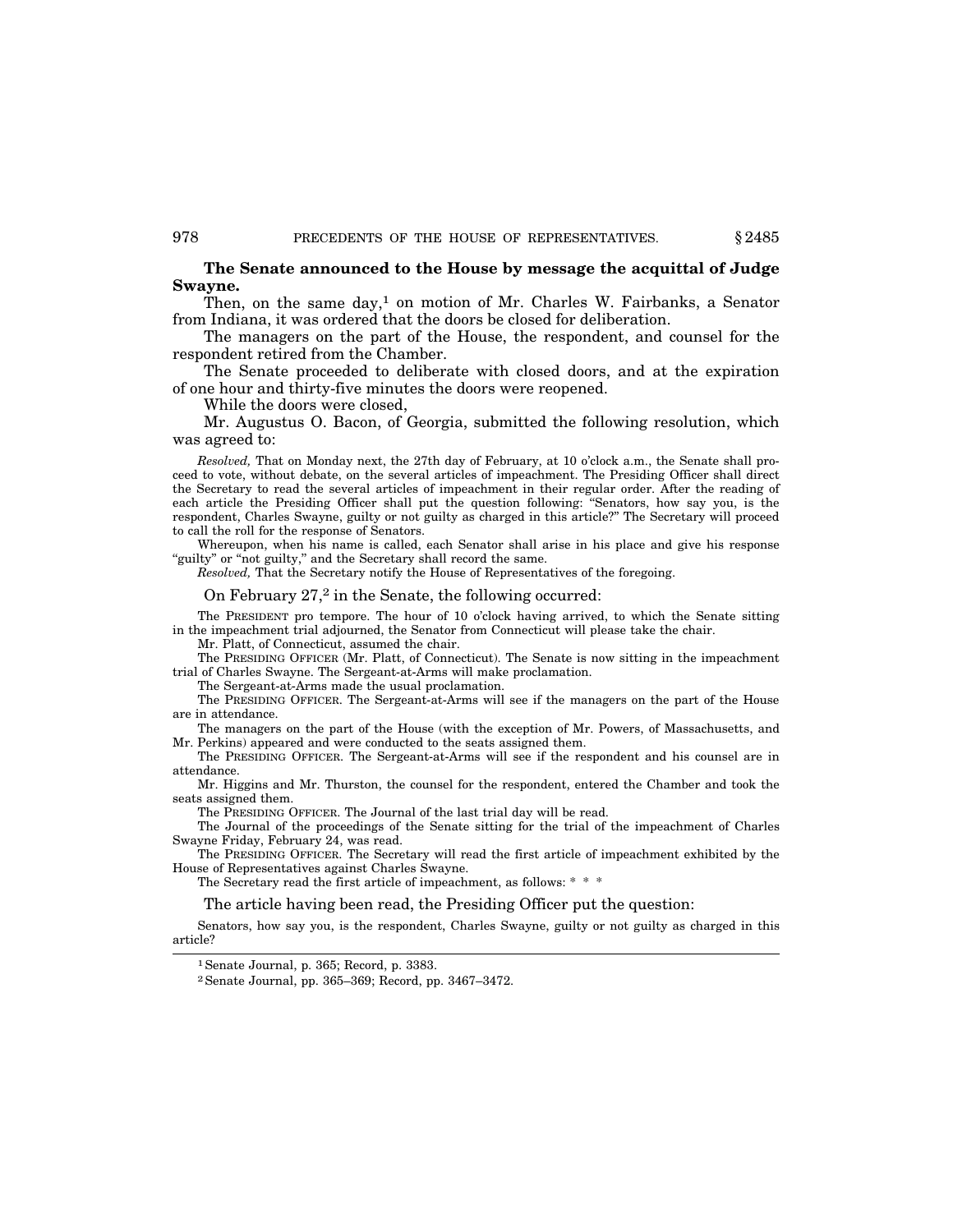The roll was then called, Senators answering "guilty" or "not guilty." In the same manner the verdict was taken on each article, with result as follows:

| Guilty. | Not.<br>guilty. |
|---------|-----------------|
| 33      | 49              |
| 32      | 50              |
| 32      | 50              |
| 13      | 69              |
| 13      | 69              |
| 31      | 51              |
| 19      | 63              |
| 31      | 51              |
| 31      | 51              |
| 31      | 51              |
| 31      | 51              |
| 35      | 47              |

After the vote on the first article the Presiding Officer announced:

Senators, upon Article 1 of the impeachment of Charles Swayne 33 Senators have voted ''guilty'' and 49 Senators have voted "not guilty." Two-thirds of the Senators present not having voted "guilty," Charles Swayne, the respondent, stands acquitted of the charges contained in the first article.

A similar announcement was made after the vote on each article.

At the conclusion of the voting, after the result on the twelfth article had been recorded, the Presiding Officer said:

The Presiding Officer, following the precedent in the Belknap impeachment case, calls the attention of the Senate to the twenty-second rule of procedure and practice in the trial of impeachments, which provides:

''And if the impeachment shall not, upon any of the articles presented, be sustained by the votes of two-thirds of the members present, a judgment of acquittal shall be entered; but if the person accused in such articles of impeachment shall be convicted upon any of said articles by the votes of two-thirds of the members present, the Senate shall proceed to pronounce judgment, and a certified copy of such judgment shall be deposited in the office of the Secretary of State.''

If there is no objection, the Presiding Officer will direct the Secretary to enter a judgment of acquittal according to the rule. The Chair hears no objection. The Secretary will read it.

The Secretary read as follows:

The Senate having tried Charles Swayne, judge of the district court of the United States for the northern district of Florida, upon twelve several articles of impeachment exhibited against him by the House of Representatives, and two-thirds of the Senators present not having found him guilty of the charges contained therein: It is therefore

*Ordered and adjudged*, That the said Charles Swayne be, and he is, acquitted of the changes in said articles made and set forth.

Mr. Charles W. Fairbanks, of Indiana, said:

Mr. President, I move that the Senate sitting for the trial of the impeachment of Charles Swayne adjourn without day.

The motion was agreed to; and (at 11 o'clock and 40 minutes a. m.) the Senate sitting upon the trial of the impeachment of Charles Swayne adjourned without day.